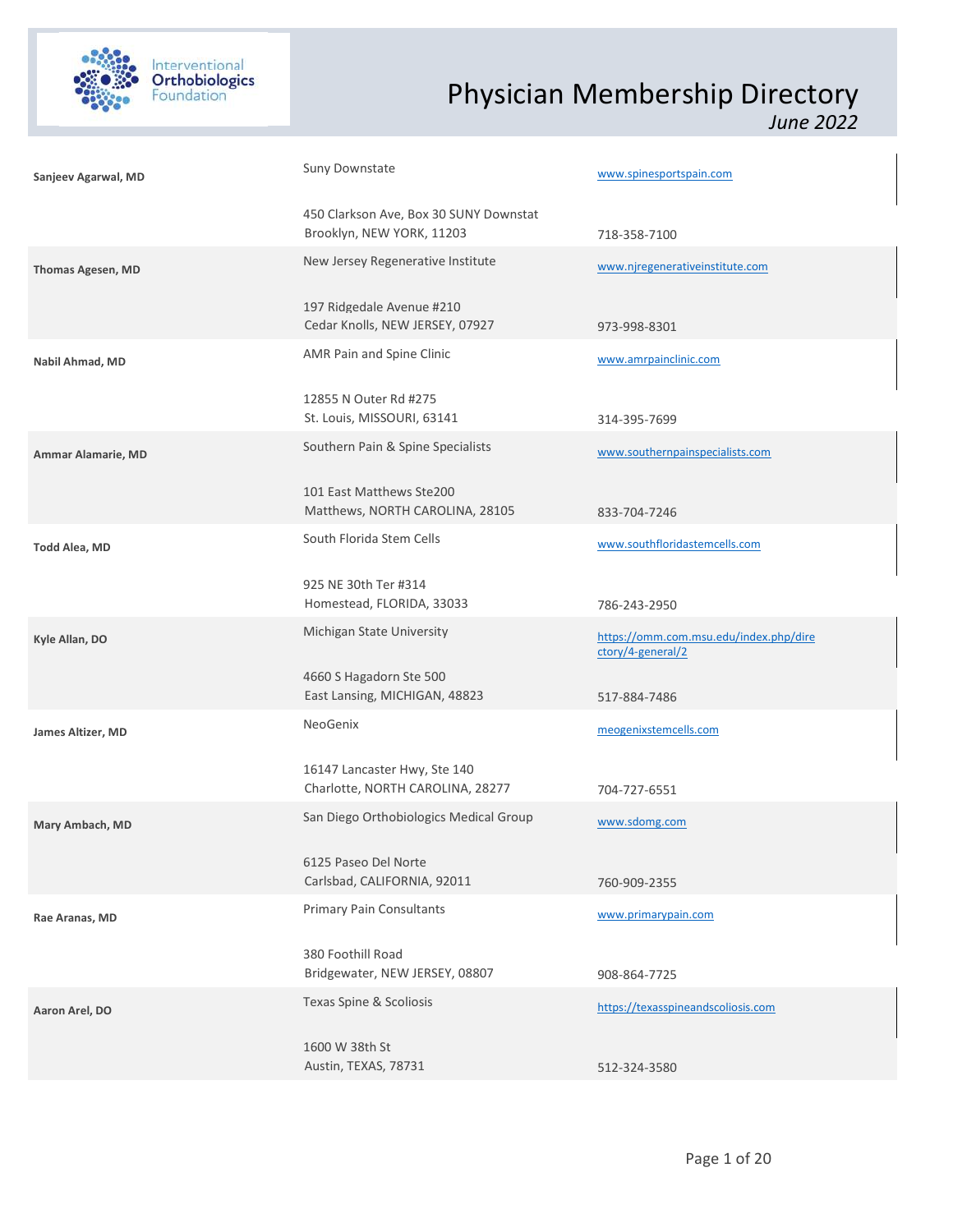

| Abhinav Arora, DO      | Philadelphia College of Osteopathic<br>Medicine                 |                                |  |
|------------------------|-----------------------------------------------------------------|--------------------------------|--|
|                        | 270 Lockmeade Way<br>Fayetteville, GEORGIA, 30215               | 404-312-0823                   |  |
| Sairam Atluri, MD      | <b>StemCures</b>                                                | www.stemcures.com              |  |
|                        | 7655 Fivemile Road, Ste 117<br>Cincinnati, OHIO, 45230          | 513-624-7525                   |  |
| Monica Attalla, MD     | University of Toronto                                           | www.summervillefht.com         |  |
|                        | 101 Queensway W<br>Mississauga ON, CANADA, L5B 2P7              | 905-272-9900                   |  |
| Douglas Ball, MD       | ETH Zurich Dept of Biosystems Science &<br>Engineering          | BSSE.ETHZ.CH/CTSB/THE-LAB.HTML |  |
|                        | SWITZERLAND                                                     | 973-303-9046                   |  |
| Russell Bergum, DO     | Interventional Orthopedic Solutions-<br>Rochester               | iosrochester.com               |  |
|                        | 2560 2nd St SW, Ste 120<br>Rochester, MINNESOTA, 55902          | 507-721-9758                   |  |
| Maajid Bhat, MD        |                                                                 |                                |  |
|                        | <b>INDIA</b>                                                    | 849-397-3766                   |  |
| <b>Brice Blatz, MD</b> | Pacific Regenerative & Interventional<br>Sports Medicine        | www.theprismpractice.com       |  |
|                        | 6080 Hellyer Ave Ste 100<br>San Jose, CALIFORNIA, 95138         | 408-440-0930                   |  |
| Marko Bodor, MD        | Marko Bodor MD Inc                                              | www.bodorclinic.com            |  |
|                        | 3421 Villa Lane ste 2B<br>Napa, CALIFORNIA, 94558               | 707-255-5454                   |  |
| Jay Bowen, DO          | New Jersey Regenerative Institute                               | njregenerativeinstitute.com    |  |
|                        | 197 Ridgedale Avenue #210<br>Cedar Knolls, NEW JERSEY, 07927    | 973-998-8301                   |  |
| Samuel Brown, DO       | Pain Institute of Long Island                                   | www.pain instituteli.com       |  |
|                        | 70 North Country Rd, Ste 203<br>Port Jefferson, NEW YORK, 11777 | 631-474-0707                   |  |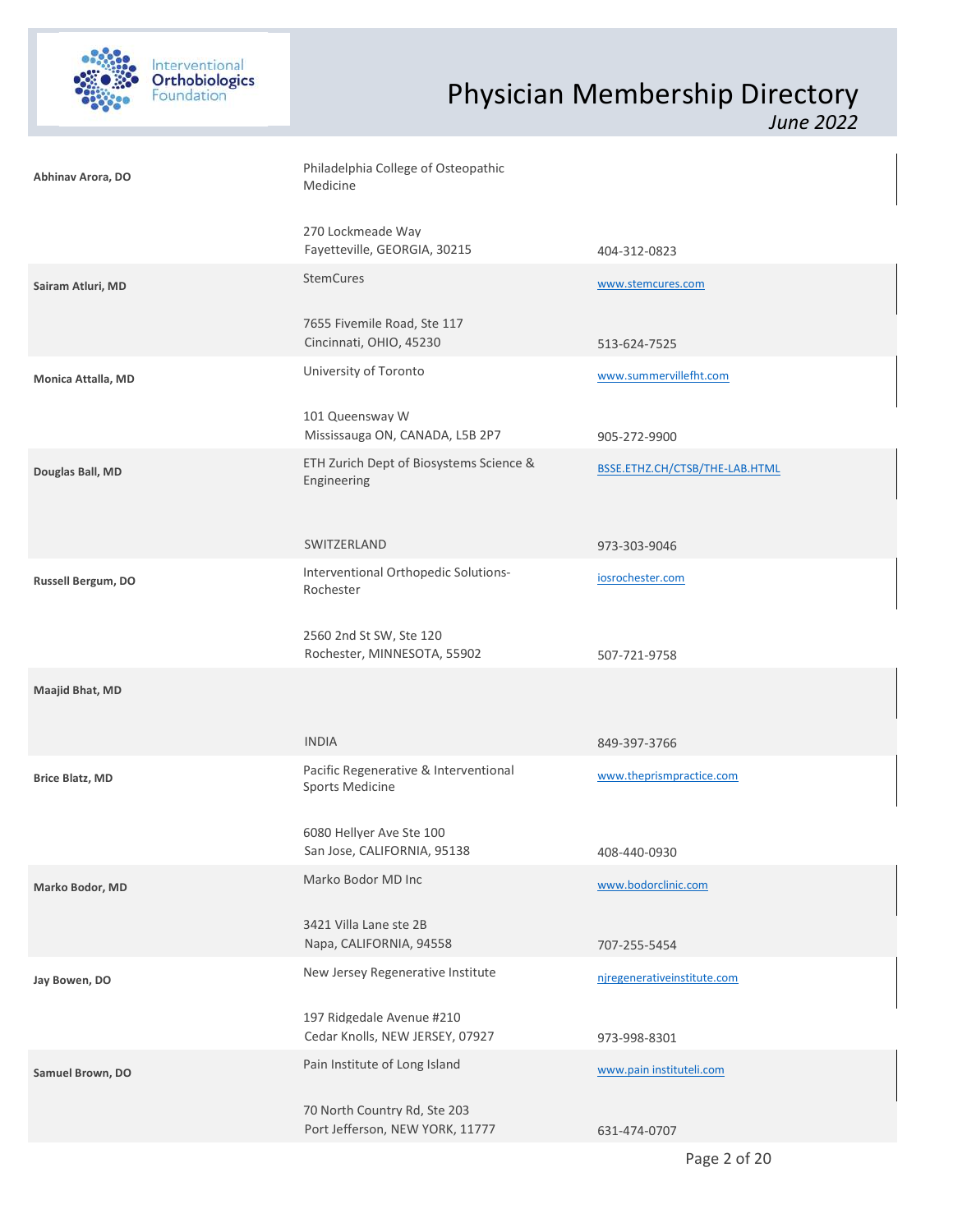

| Donald Buford, MD       | The Texas Orthobiologics Institute                                      | www.orthobiotexas.com                                        |  |
|-------------------------|-------------------------------------------------------------------------|--------------------------------------------------------------|--|
|                         | 1015 N Carroll #2000<br>Dallas, TEXAS, 75204                            | 469-674-5074                                                 |  |
| Yuriy Bukhalo, MD       | <b>NSPCA</b>                                                            | nwpaincenter.com                                             |  |
|                         | 1675 South Arlington Heights Road<br>Arlington Heights, ILLINOIS, 60005 | 847-255-0900                                                 |  |
| Robert Burnham, MD      | Central Alberta Pain & Rehab Institute                                  |                                                              |  |
|                         | L. 6220-Hwy 2A<br>Lacombe, CANADA, T4L-2G5                              | 403-782-6555                                                 |  |
| John Burress, DO        | <b>Burress Medical Center</b>                                           | www.burressregen.com                                         |  |
|                         | 607 Highway 466<br>Lady Lake, FLORIDA, 32195                            | 352-259-7994                                                 |  |
| Christopher Centeno, MD | Centeno-Schultz Clinic                                                  | www.centenoschultzclinic.com                                 |  |
|                         | 403 Summit Blvd #201<br>Broomfield, COLORADO, 80021                     | 303-429-6448                                                 |  |
| Madhur Chadha, MD       | Fortis Hospital New Delhi                                               | axisclinics.com                                              |  |
|                         | g 2 aplha 2, alpha 2<br>Greater Noida, INDIA                            | +919502982228                                                |  |
| Mario Chaves, MD        | Universidad el Bosque                                                   | www.drmariochaves.com                                        |  |
|                         | Bogota, COLOMBIA                                                        | +57 318-6428440                                              |  |
| Royce Copeland, DO      | <b>Baylor College of Medicine</b>                                       | https://www.bcm.edu                                          |  |
|                         | 500 Creek Corner Dr Apt 18<br>Ephrata, PENNSYLVANIA, 17522              | 760-519-2584                                                 |  |
| Jennifer Cushman, MD    | Montefiore Hospital                                                     | https://virtualtour.montefiore.org                           |  |
|                         | 150 East 210 St<br>Bronx, NEW YORK, 10407                               | 718-920-2413                                                 |  |
| Danielle DeGiorgio, DO  | Orthopedic Associates of Long Island                                    | https://oali.com/our-physicians/danielle-n-<br>degiorgio-do/ |  |
|                         | 6 Technology Dr Ste 100<br>East Setauket, NEW YORK, 11733               | 631-689-4196                                                 |  |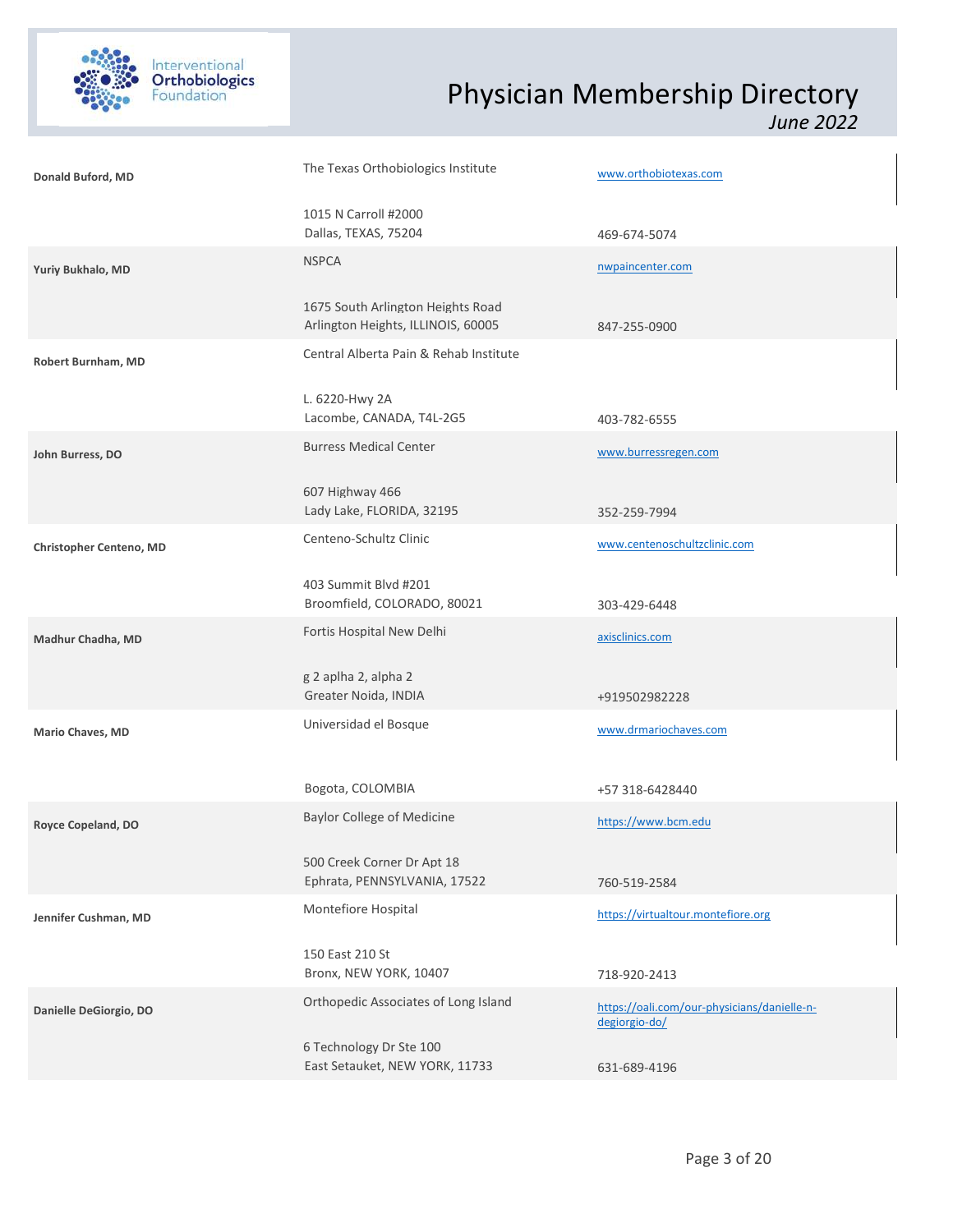

| Michael Del Busto, MD         | University of Louisville                                                     | https://louisville.edu/medicine/departmen<br>ts/neurosurgery/pmr/residents |  |
|-------------------------------|------------------------------------------------------------------------------|----------------------------------------------------------------------------|--|
|                               | 220 Abraham Flexner Way, Ste 1500<br>Louisville, KENTUCKY, 40202             | 317-946-2978                                                               |  |
| Marjorie Delo, MD             | Delo Sports Medicine & Interventional<br>Orthopedics                         | doc@delosportsmedicine.com                                                 |  |
|                               | 2595 Development Drive Ste 140<br>Green Bay, WISCONSIN, 54311                | 920-632-7248                                                               |  |
| Ariana DeMers, DO             | Restore Orthopedics & Sports Medicine                                        | www.restoreorthobiologic.com                                               |  |
|                               | 13949 Monoway<br>Sonora, CALIFORNIA, 95370                                   | 209-213-9184                                                               |  |
| <b>Stephen Derrington, DO</b> | Derrington Orthopedics                                                       | derringtonortho.com                                                        |  |
|                               | 3142 Vista Way Suite 206<br>Oceanside, CALIFORNIA, 92056                     | 760-721-4000                                                               |  |
| Tad DeWald, MD                | Tucson Orthopaedic Institute                                                 | tucsonortho.com                                                            |  |
|                               | 5301 E Grant Rd, TOI 1st Floor<br>Tucson, ARIZONA, 85712                     | 520-784-6211                                                               |  |
| <b>Edward Dieguez, MD</b>     | Edward Dieguez Jr MD PA                                                      | www.theorthobiologicclinic.com                                             |  |
|                               | 811 State Rd 206 E, Ste 1 South Shore Pla<br>Saint Augustine, FLORIDA, 32086 | 904-824-0955                                                               |  |
| Kevin Elder, MD               | BayCare Medical Group Sports Medicine                                        | drkevinelder.org                                                           |  |
|                               | 711 S. Dale Mabry Hwy, Ste 303<br>Tampa, FLORIDA, 33609                      | 813-548-7890                                                               |  |
| Cynthia Elliot, MD            | Skinspirations                                                               | www.skinspirations.com                                                     |  |
|                               | 13577 Feather Sound Dr Ste 350<br>Clearwater, FLORIDA, 33762                 | 727-571-1923                                                               |  |
| David Espinoza, MD            | <b>TSAOG Orthopaedics</b>                                                    | www.tsaog.com                                                              |  |
|                               | 400 Concord Plaza Dr, Ste 300<br>San Antonio, TEXAS, 78216                   | 210-804-5493                                                               |  |
| Griffith Evans, MD            | Momenta Pain Care                                                            | www.momentapaincare.com                                                    |  |
|                               | 1805 North 145th St<br>Omaha, NEBRASKA, 68114                                | 402-991-6559                                                               |  |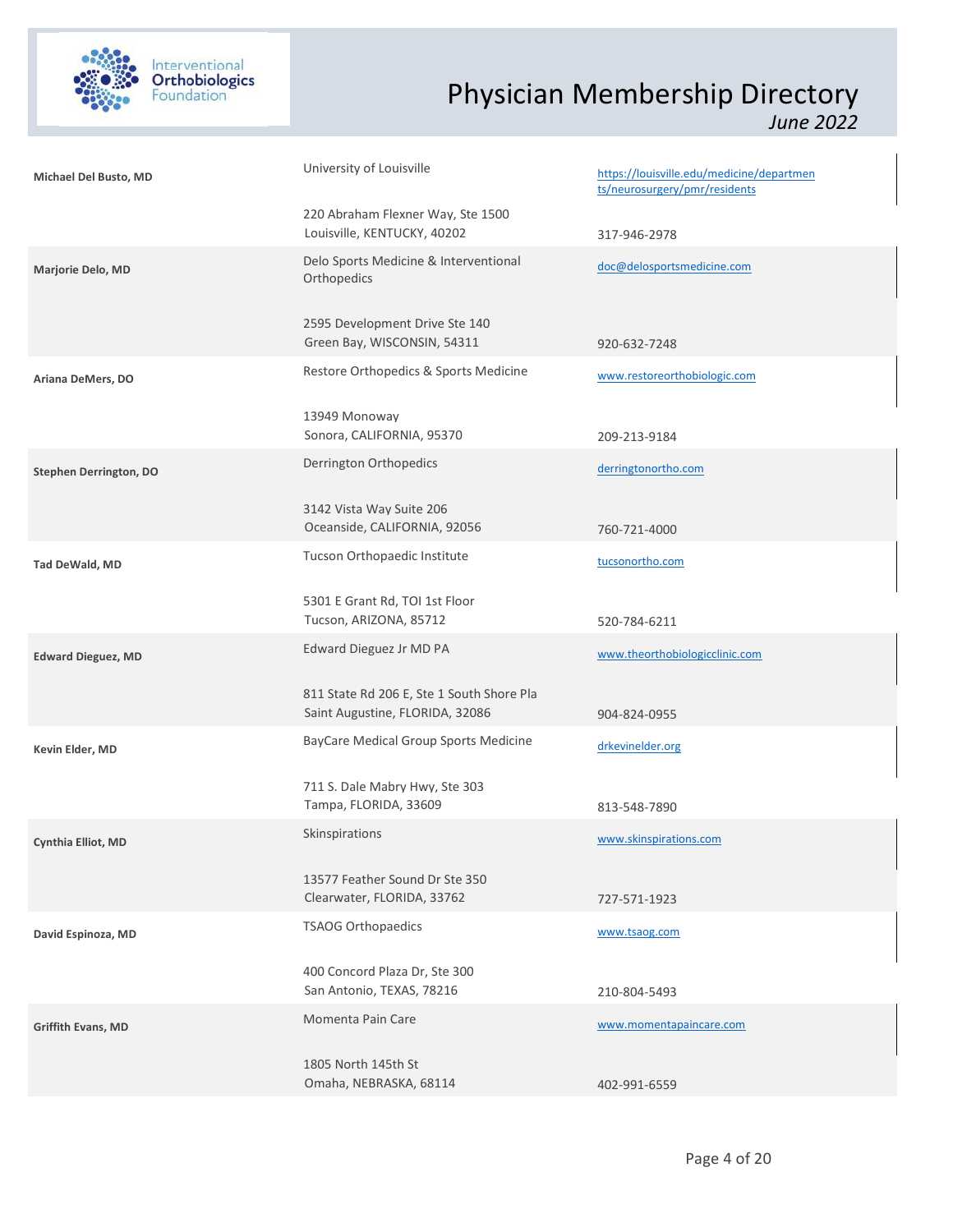

| Zachary Fausel, MD      | QC Kinetix Denver                                                     | https://qckinetix.com             |  |
|-------------------------|-----------------------------------------------------------------------|-----------------------------------|--|
|                         | 1550 S Potomac St, Ste 320<br>Aurora, COLORADO, 80238                 | 303-900-8986                      |  |
| Ira Fedder, MD          | Able Spine                                                            | www.drfedder.com                  |  |
|                         | 47 Raisin Tree Circle<br>Baltimore, MARYLAND, 21204                   | 410-913-8181                      |  |
| John Ferrell, MD        | Regenerative Orthopedics & Sports<br>Medicine                         | www.rosm.org                      |  |
|                         | 1145 19th Street NW, Ste 410<br>Washington, DISTRICT OF COLUMBIA, 200 | 202-681-7671                      |  |
| Tom Fiel, DO            | Fiel Family and Sports Medicine                                       | https://www.fielfamilysports.com/ |  |
|                         | 1840 East Baseline Rd, Ste C-2<br>Rempe, ARIZONA, 85283               | 480-751-3777                      |  |
| Vladimir Fiks, MD       | Advanced Pain Management Center                                       | www.apmconline.org                |  |
|                         | 10305 SW Park Way 300<br>Portland, OREGON, 97225                      | 503-295-0730                      |  |
| William Fitz, MD        | Orthopedic One                                                        | orthopedicone.com                 |  |
|                         | 4605 Sawmill Rd<br>Columbus, OHIO, 43221                              | 614-827-8670                      |  |
| Glenn Flanagan II, MD   | Naples Regenerative Institute                                         | naplesregenerativeinstitute.com   |  |
|                         | 2950 Tamiami Trail N, Ste 13<br>Naples, FLORIDA, 34103                | 239-276-7074                      |  |
| <b>Stacey Franz, DO</b> | North East Spine & Sports Medicine                                    | www.northeastspineandsports.com   |  |
|                         | 501 Iron Bridge Rd, Ste 2<br>Freehold, NEW JERSEY, 07728              | 732-475-4959                      |  |
| Michael Fredericson, MD | Stanford University                                                   | www.ortho.stanford.edu            |  |
|                         | 450 Broadway Street, MC 6342<br>Redwood City, CALIFORNIA, 94063       | 650-721-1446                      |  |
| Mayo Friedlis, MD       | Stem Cell ARTS                                                        | stemcellarts.com                  |  |
|                         | 5550 Friendship Blvd #401<br>Chevy Chase, MARYLAND, 20815             | 301-215-4154                      |  |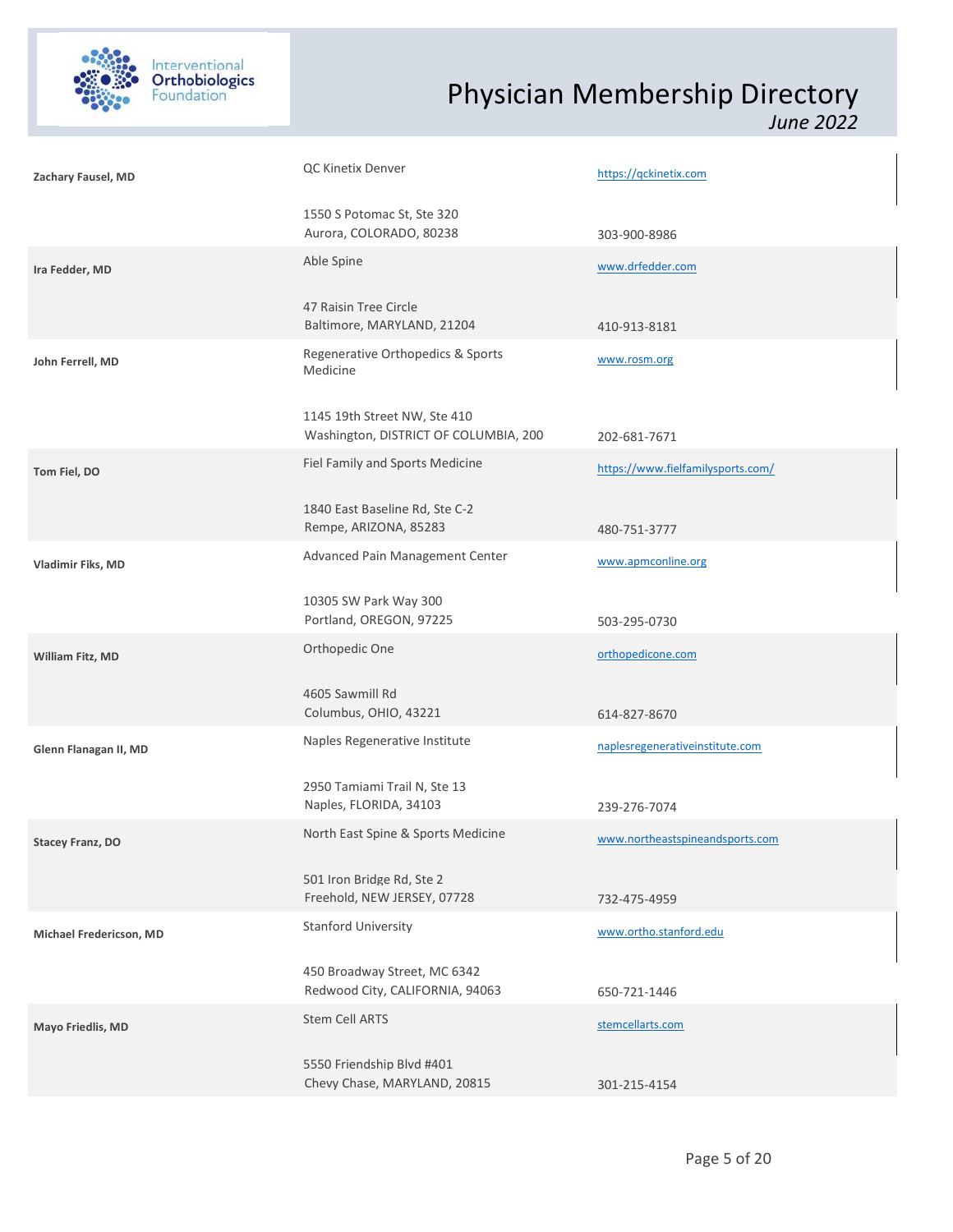

| Barry Garcia, DO       | Vero Orthopedics                                                | veroortho.com                      |  |
|------------------------|-----------------------------------------------------------------|------------------------------------|--|
|                        | 3955 Indian River Blvd<br>Vero Beach, FLORIDA, 32960            | 772-569-2330                       |  |
| James Gardner, MD      | Vanderbilt University                                           | www.vumc.org/pmr                   |  |
|                        | 2201 Children's Way Ste 1318<br>Nashville, TENNESSEE, 37212     | 615-322-0738                       |  |
| Ched Garten, MD        | Paragon Sports medicine                                         | paragonsportsmedicine.com          |  |
|                        | 3280 Howell Mill Rd NW #250<br>Atlanta, GEORGIA, 30327          | 470-270-8978                       |  |
| James Ghattas, DO      | University of South Florida                                     | www.health.usf.edu                 |  |
|                        | 13000 Bruce B Downs Blvd<br>Tampa, FLORIDA, 33612               |                                    |  |
| Joe Ghorayeb, MD       | <b>UMHS</b>                                                     |                                    |  |
|                        | 460 West 34th Street, 4th floor<br>New York, NEW YORK, 10001    | 416-875-4573                       |  |
| Alejandro Gonzalez, MD | Rush University Medical Center                                  | https://www.rushu.rush.edu         |  |
|                        | 600 S Paulina St, Ste 403 AAC<br>Chicago, ILLINOIS, 60612       | 312-942-0312                       |  |
| Josh Goodwin, MD       | Regenexx Las Vegas                                              | www.regenexx.com                   |  |
|                        | 100 N Green Valley Parkway, Ste 325<br>Henderson, NEVADA, 89074 | 702-722-6030                       |  |
| Rajendra Gurung,       | <b>Drayton Medical Centre</b>                                   | https://www.draytonmedical.com.au/ |  |
|                        | <b>AUSTRALIA</b>                                                | 07-4630-1588                       |  |
| Barbara Hall,          | Regenerative Joint Clinics                                      | www.regenerativejointclinics.com   |  |
|                        | 483 Upper Riverdale Rd SW, Ste F<br>Riverdale, GEORGIA, 30274   | 470-895-0610                       |  |
| Mark Halstrom, MD      | Williams IntegraCare Clinic                                     | www.integracareclinics.com         |  |
|                        | 100 2nd St South<br>Sartell, MINNESOTA, 56377                   | 320-251-2600                       |  |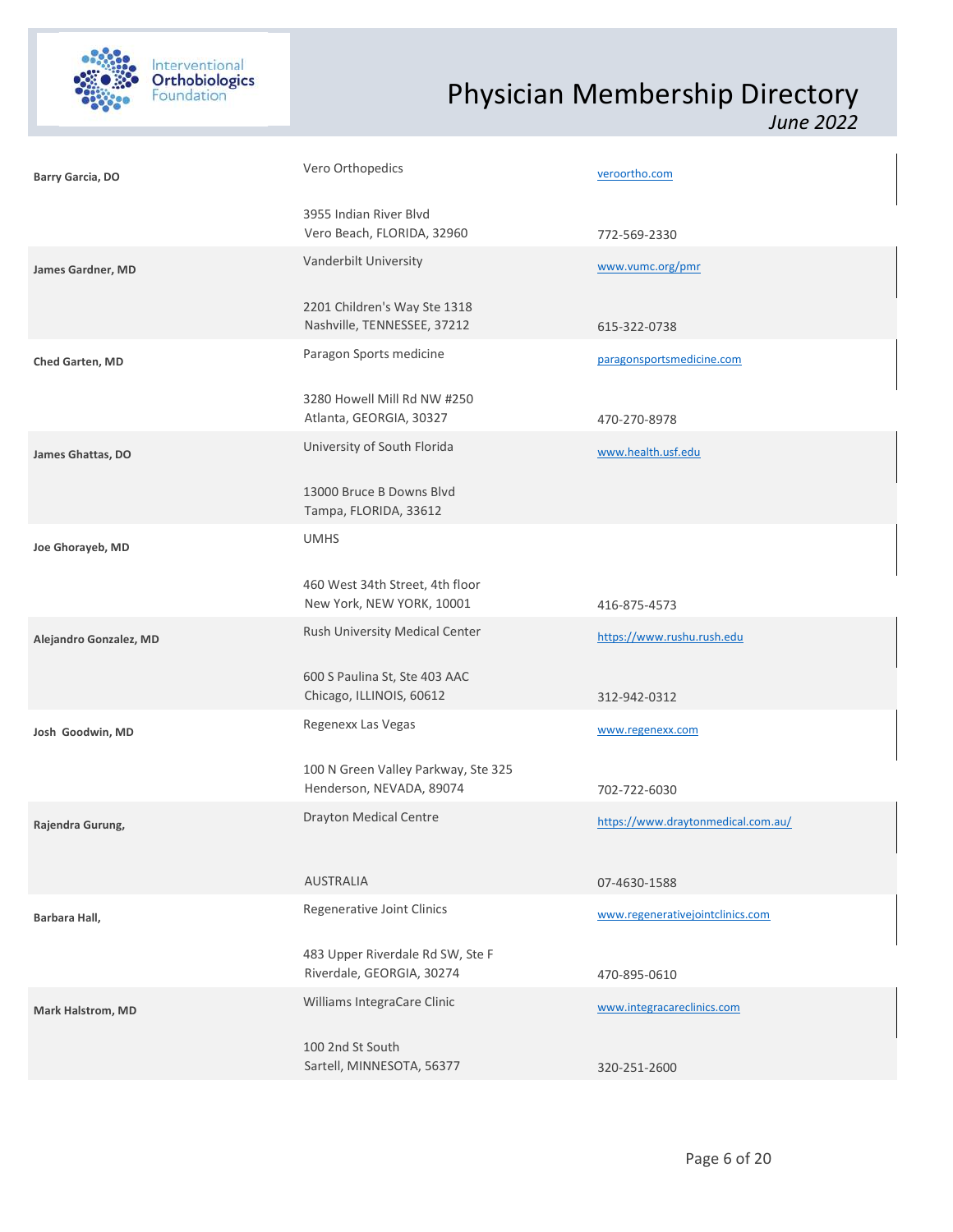

| Mark Harary, MD        | Orthopedic Associates of Long Island                           | www.markhararymd.com                                                       |
|------------------------|----------------------------------------------------------------|----------------------------------------------------------------------------|
|                        | 6 Technology Drive Suite 100<br>East Setauket, NEW YORK, 11733 | 631-689-6698                                                               |
| Argin Haritounian, DO  | <b>White Memorial</b>                                          | https://www.adventisthealth.org/white-<br>memorial/                        |
|                        | 1047 Elm Ave<br>Glendale, CALIFORNIA, 91201                    | 818-319-2828                                                               |
| David Harris, MD       | Center for Healing and Regenerative<br>Medicine                | https://www.charmaustin.com/                                               |
|                        | 10815 FM 2222, Bldg 3B, Suite 200<br>Austin, TEXAS, 78730      | 512-614-3300                                                               |
| Jacob Hattenbach, DO   | <b>NYU Langone</b>                                             | jttps://nyulangone.org/locations/ruck-<br>rehabilitation                   |
|                        | 240 E 38th St<br>New York, NEW YORK, 10016                     | 212-263-6110                                                               |
| Maria Hopp, MD         | TLC The Littleton Clinic                                       | https://www.thelittletonclinic.com                                         |
|                        | 9200 W Cross Dr, ste 315<br>Littleton, COLORADO, 80123         | 720-351-2411                                                               |
| Matthew Hyzy, DO       | Centeno-Schultz Clinic                                         | centenoschultz.com                                                         |
|                        | 10465 Park meadows Dr #105<br>Lone Tree, COLORADO, 80124       | 303-429-6448                                                               |
| David Itskevich, DO    | Regenerative Orthopedics & Sports<br>Medicine                  | www.rosm.org                                                               |
|                        | 11200 Rockville Pike, #300<br>North Bethesda, MARYLAND, 20852  | 855-646-6770                                                               |
| Katarzyna Iwan, MD     | RestorePDX                                                     | restorepdx.com                                                             |
|                        | 13260 SW Davies Road<br>Beaverton, OREGON, 97008               | 585-770-0655                                                               |
| Alexander Jacobsen, DO | University of Nebraska Medical Center                          | https://www.unmc.edu/pmr/                                                  |
|                        | 42nd St And Emile St<br>Omaha, NEBRASKA, 68198                 | 402-401-5121                                                               |
| Erol Jahja, DO         | Sinai Hospital of Baltimore                                    | https://www.lifebridgehealth.org/sinai/me<br>etthesinaitPMRResidents4.aspx |
|                        | 2401 W Belvedere Ave<br>Baltimore, MARYLAND, 21215             | 410-601-5433                                                               |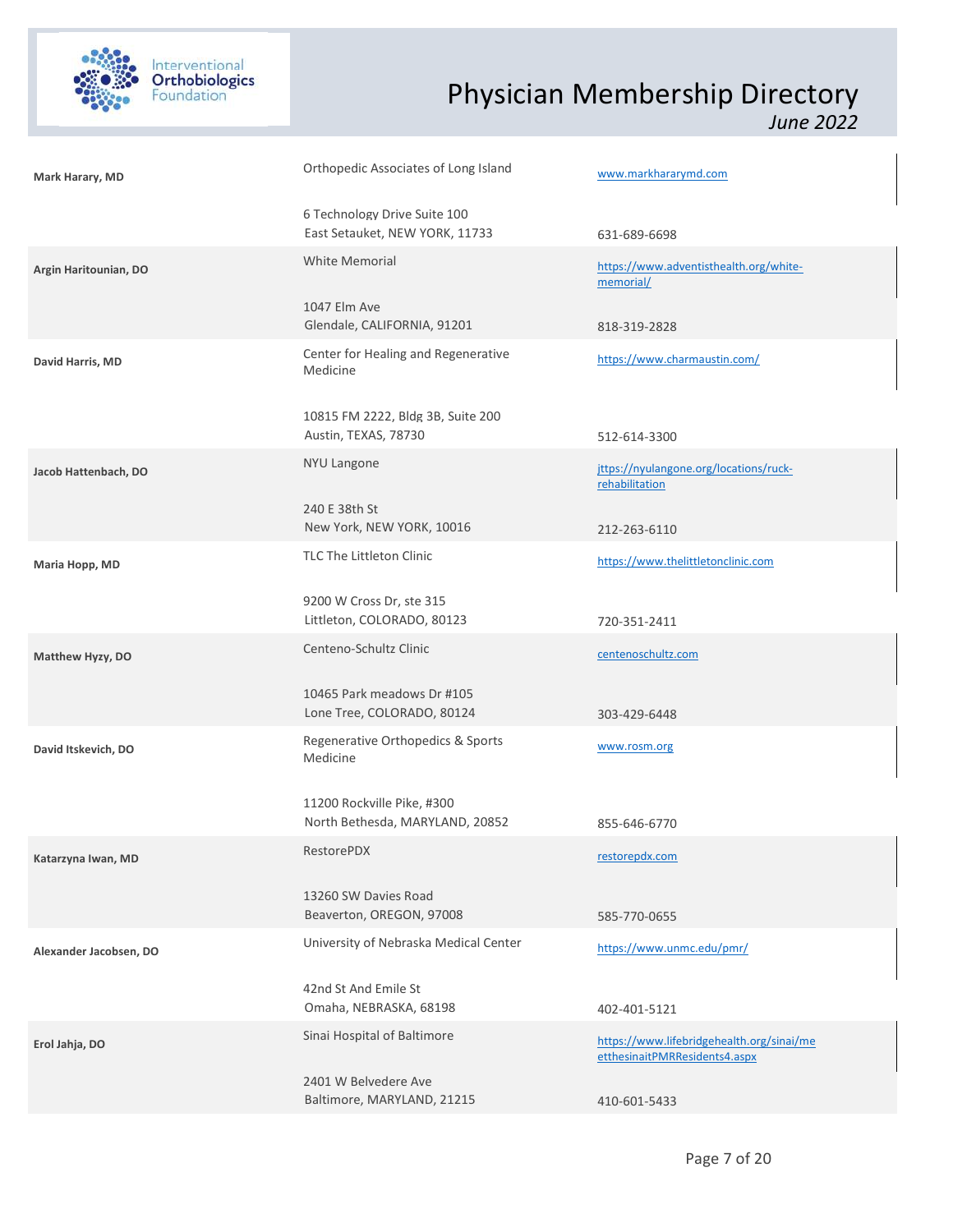

| <b>Timothy Jones, MD</b>  | Regenerative Mind Body                                               | regenerativemindbody.com     |  |
|---------------------------|----------------------------------------------------------------------|------------------------------|--|
|                           | 6621 Bay Laurel Pl<br>Avila Beach, CALIFORNIA, 93424                 | 805-478-6711                 |  |
| Anthony Joseph, MD        | Ortho Idaho                                                          | pocatellortho.com            |  |
|                           | 2240 E Center St<br>Pocatello, IDAHO, 83201                          | 208-233-2100                 |  |
| Ali Kajdehi, MD           | Nikali Clinic                                                        | https://nikaliclinic.com     |  |
|                           | 60 Bloor Street West, Unit 1530<br>Toronto Ontario, CANADA, M4W 3B8  | 416-901-2343                 |  |
| Richard Kang, MD          | Core Medical & Wellness                                              | www.coremedicalwellness.com  |  |
|                           | 256 Stuyvesant Avenue<br>Lyndhurst, NEW JERSEY, 07071                | 201-729-0001                 |  |
| Qamar Khan, DO            | <b>Wasatch Pain Solutions</b>                                        | www.wasatchpainsolutions.com |  |
|                           | 661 W South Jordan Parkway<br>South Jordan, UTAH, 84095              | 801-302-2690                 |  |
| Amber Khan, MD            | Houston Rheumatology Institute                                       | thehoustonrheumatology.com   |  |
|                           | 5300 Valerie St<br>Bellaire, TEXAS, 77401                            | 281-851-7088                 |  |
| Zbigniew Kirkor, MD       | Algocells                                                            | www.algocells.com            |  |
|                           | 14 Longford Park<br>Newport, UNITED KINGDOM, TF108LW                 | 440759-038-9125              |  |
| John Knab, MD             | Center for Pain Management                                           | www.portcitypain.com         |  |
|                           | 1602 Physicians Drive Suite 103<br>Wilmington, NORTH CAROLINA, 28401 | 910-442-1200                 |  |
| Karen Knight, MD          | Panorama Orthopedics and Spine Center                                | www.paonoramaortho.com       |  |
|                           | 660 Golden Ridge Road #250<br>Golden, COLORADO, 80401                | 303-233-1223                 |  |
| <b>Matthew Kohler, MD</b> | Ospina Medical                                                       | www.ospinamedical.com        |  |
|                           | 635 Madison Ave, Ste 1301<br>New York, NEW YORK, 10022               | 212-715-0888                 |  |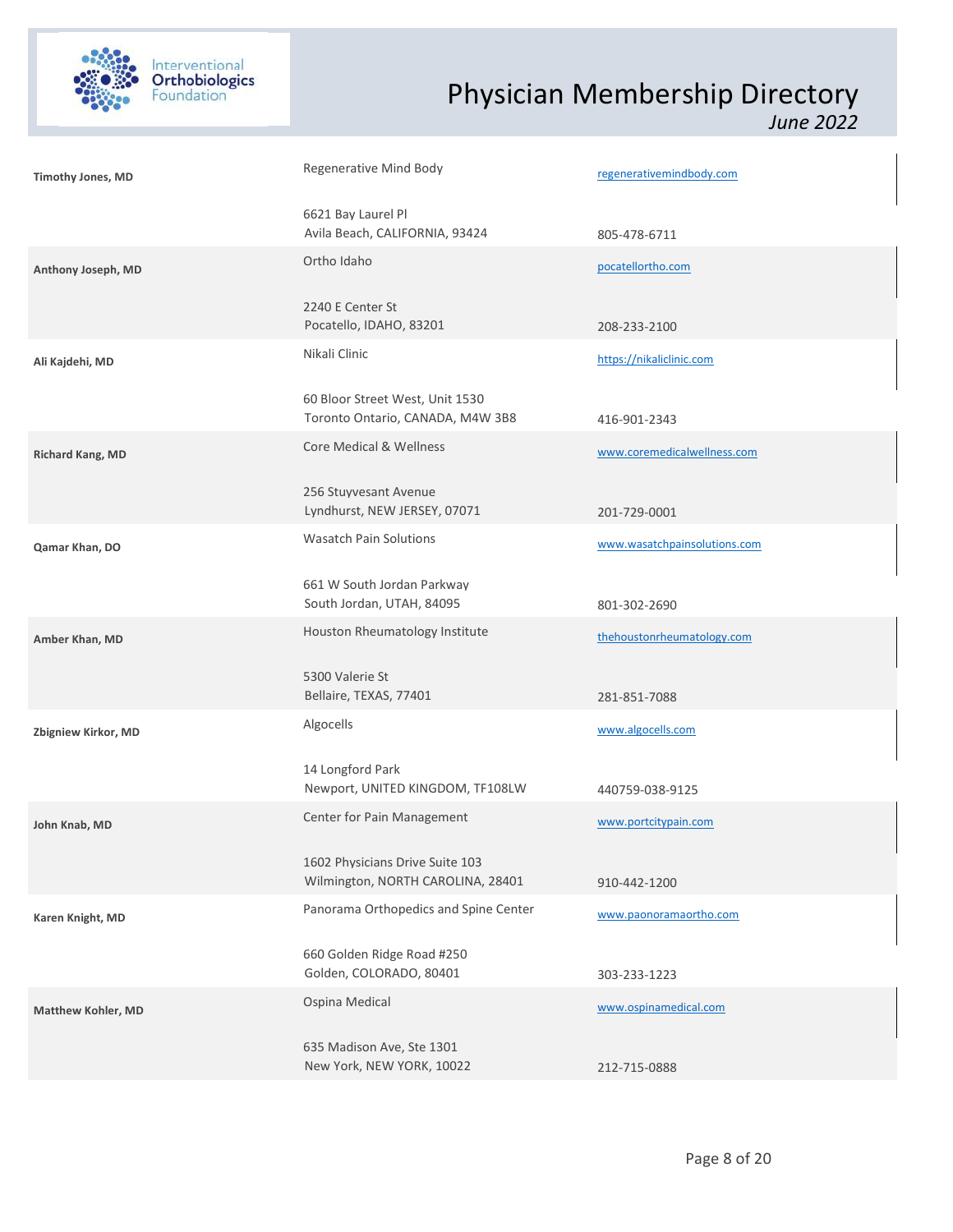

| Eric Kozfkay, DO           | Michigan Pain Consultants                                        | michiganpain.com               |  |
|----------------------------|------------------------------------------------------------------|--------------------------------|--|
|                            | 2147 Health Dr<br>Wyoming, MICHIGAN, 49519                       | 616-281-1600                   |  |
| <b>Robert Kramberg, MD</b> | Rehabilitation Medicine Center of New<br>Jersey PA               | rehabmd.com                    |  |
|                            | 1350 State Route 23<br>Wayne, NEW JERSEY, 07470                  | 973-709-9200                   |  |
| Roger Kruse, MD            | ProMedica Health Systems                                         |                                |  |
|                            | 2865 N Reynolds Rd, Ste 170<br>Toledo, OHIO, 43615               | 419-578-7036                   |  |
| J.Lance LaFleur, MD        | Texas Institute of Pain & Spine                                  | www.txpainandspine.com         |  |
|                            | 1920 Country Place Parkway Ste 160<br>Pearland, TEXAS, 77584     | 832-736-2677                   |  |
| Grant Langhofer, DO        | University of Nebraska Medical Center                            | https://www.unmc.edu/pmr/      |  |
|                            | 981225 Nebraska Medical Center UNMC<br>Omaha, NEBRASKA, 68198    | 402-659-9066                   |  |
| Dustin Lash, DO            | Southern Bone & Joint                                            | southernbone.com               |  |
|                            | 1500 Ross Clark Circle<br>Dothan, ALABAMA, 36301                 | 334-793-2663                   |  |
| Gilles Laur, MD            | Venus Vein Centre                                                | https://www.veinclinic.com.au/ |  |
|                            | <b>AUSTRALIA</b>                                                 | +61481452049                   |  |
| Logan Leavitt,             | University of Kansas                                             |                                |  |
|                            | 3901 Rainvow Blvd<br>Kansas City, KANSAS, 66160                  | 801-361-8086                   |  |
| Peter Lee, MD              | Peachtree Spine Physicians                                       | peachtreespine.com             |  |
|                            | 5555 Peachtree Dunwoody Rd NE Ste G65<br>Atlanta, GEORGIA, 30342 | 404-843-3323                   |  |
| Charles Lee, MD            | Regenesis                                                        | regenesisstemcell.com          |  |
|                            | 4601 Whitesburg Dr, Ste 103<br>Huntsville, ALABAMA, 35801        | 256-990-7867                   |  |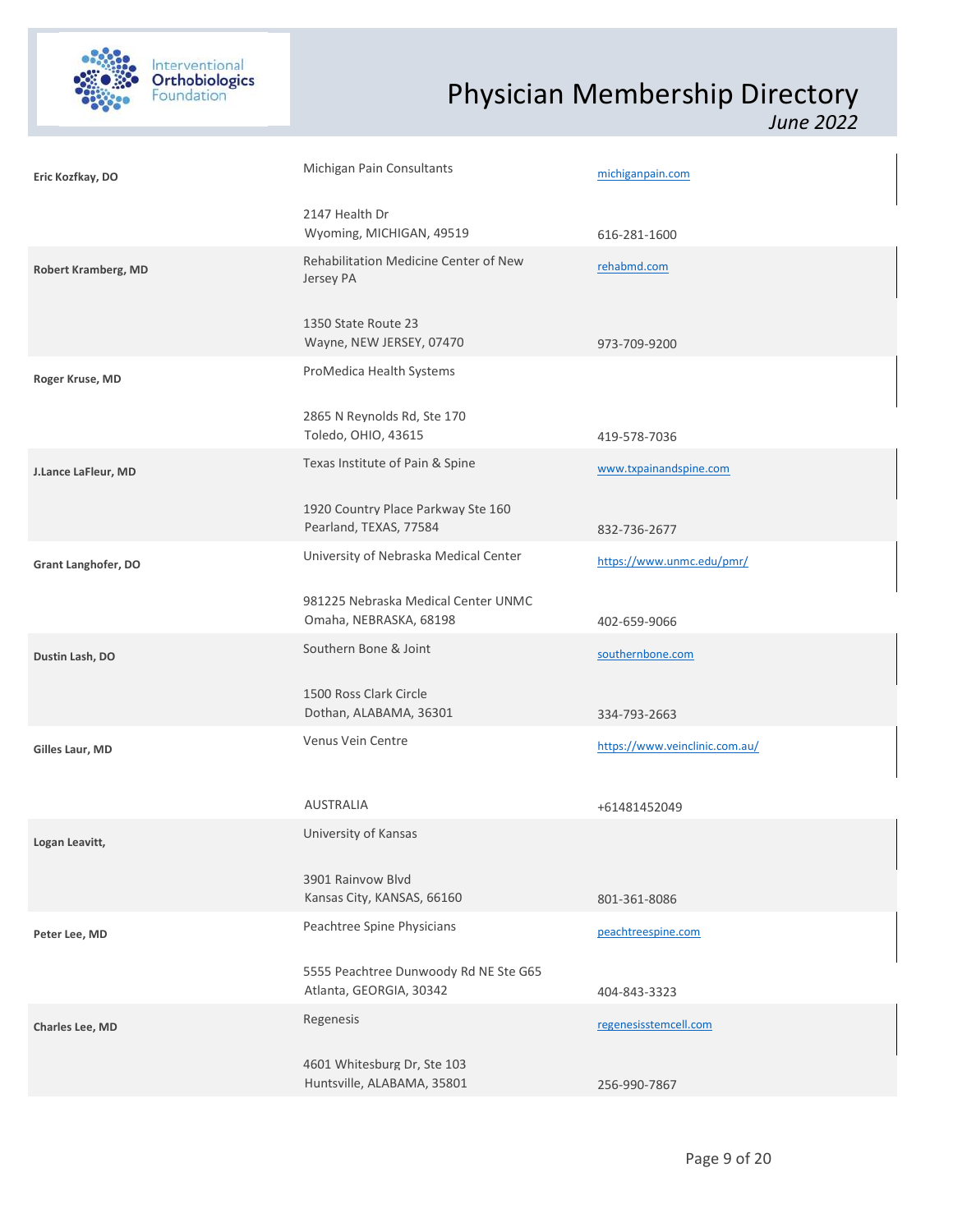

| Joshua Lee,         | Gisborne Hospital                                                |                                                              |  |
|---------------------|------------------------------------------------------------------|--------------------------------------------------------------|--|
|                     | <b>NEW ZEALAND</b>                                               |                                                              |  |
| Braeden Leiby, MD   | University of Washington School of<br>Medicine                   | https://www.linkedin.com/in/braeden-<br>leiby-34b78783/      |  |
|                     | 231 Lauder Ave Apt D1<br>Moscow, IDAHO, 83843                    | 208-221-2165                                                 |  |
| Laura Lendermon, MD | Lendermon Sports Medicine                                        | lendermonsportsmedicine.com                                  |  |
|                     | 9950 Crooked Creek Rd<br>Collierville, TENNESSEE, 38017          | 901-850-5756                                                 |  |
| Jamie Lewis, MD     | North West Center for Regenerative<br>Medicine                   | www.nwc4rm.com                                               |  |
|                     | 3124 S Regal St<br>Spokane, WASHINGTON, 99223                    | 509-588-7340                                                 |  |
| Dylan Lewis, DO     | University of Louisville                                         | https://louisville.edu/medicine/departmen<br>ts/neurosugery/ |  |
|                     | 220 Abraham Flexner Way, Ste 1500<br>Louisville, KENTUCKY, 40202 | 740-645-2798                                                 |  |
| Lisa Liceaga, DO    | <b>University Hospitals</b>                                      | https://www.uhhospitals.org                                  |  |
|                     | 27100 Chardon Rd<br>Richmond Heights, OHIO, 44143                | 440-585-4821                                                 |  |
| Paul Lieber, MD     | Regenexx Pittsburgh                                              | www.regenexxpittsburgh.com                                   |  |
|                     | 107 Gamme Drive Suite 220<br>Pittsburgh, PENNSYLVANIA, 15238     | 412-963-6480                                                 |  |
| Dwight Lin, MD      | Regenerative Medicine & Rehabilitation<br>of Hawaii              | www.rmrhonolulu.com                                          |  |
|                     | 1441 Kapiolani Blvd #1525<br>Honolulu, HAWAII, 96814             | 808-528-5500                                                 |  |
| Eli Loch, DO        | Coastal Spine & Pain Center                                      | www.coastalspineandpaincenter.com                            |  |
|                     | 463386 East State Rd 200<br>Yulee, FLORIDA, 32097                | 904-468-3080                                                 |  |
| Matthew Lucas, DO   | Peak Orthopedics & Spine                                         | https://www.peakorthopedics.com                              |  |
|                     | 145 Inverness Dr E. Unit 220<br>Englewood, COLORADO, 80112       | 303-699-7325                                                 |  |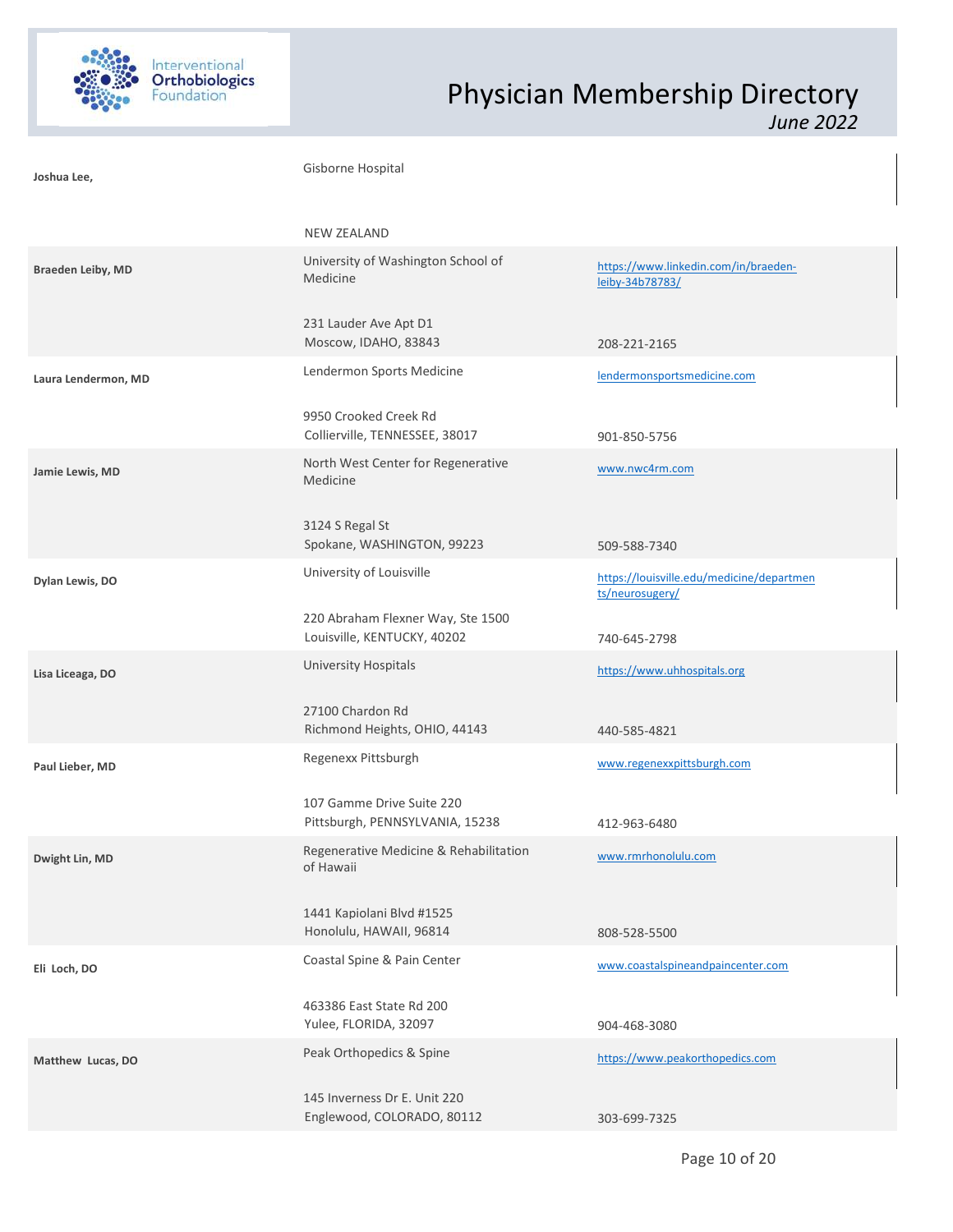

| Gustavo Luken,          | UANL                                                         |                                        |  |
|-------------------------|--------------------------------------------------------------|----------------------------------------|--|
|                         | Monterrey Nuevo Leon<br>Monterrey, MEXICO                    | 619-248-3809                           |  |
| <b>Gregory Lutz, MD</b> | Regenerative SportsCare Institute (RSI)                      | https://www.regensportscare.com/       |  |
|                         | 62 E 88th Street<br>New York, NEW YORK, 10128                | 646-870-7997                           |  |
| Rohit Mahajan, MD       | Regenerative Orthopedix PLLC                                 | www.regenerativeorthopedix.com         |  |
|                         | 4165 30th Ave, Ste 102<br>Fargo, NORTH DAKOTA, 58104         | 562-754-0201                           |  |
| Gerard Malanga, MD      | New Jersey Sports Medicine, LLC                              | http://njsportmedicine.com/            |  |
|                         | 197 Ridgedale Avenue<br>Cedar Knolls, NEW JERSEY, 07927      | 973-998-8301                           |  |
| Navin Mallavaram, MD    | The Spine and Pain Center of California                      | www.drnavin.com                        |  |
|                         | 5924 Stonebridge Drive #206<br>Pleasanton, CALIFORNIA, 94588 | 925-469-9120                           |  |
| Krishna Mandalia, MD    | Tufts University School of Medicine                          |                                        |  |
|                         | 145 Harrison Street<br>Boston, MASSACHUSETTS, 02111          |                                        |  |
| Jason Marchetti, MD     | Modoma                                                       | www.modoma.com                         |  |
|                         | 815 Lady of the Lake Blvd<br>Lewisville, TEXAS, 75056        | 469-304-3443                           |  |
| Jason Markle, DO        | Centeno-Schultz Clinic                                       | www.centenoschultzclinic.com           |  |
|                         | 403 Summit Blvd #201<br>Broomfield, COLORADO, 80021          | 303-429-6448                           |  |
| Gabriel Marrero, MD     | Summit Spine & Joint Center                                  | www.summitspine.com                    |  |
|                         | 1375 Hembree Rd Ste 220<br>Roswell, GEORGIA, 30076           | 787-402-0068                           |  |
| R. Amadeus Mason, MD    | Emory Orthopaedics, Sports, and Spine                        | www.emoryhealthcare.org/orthostemcells |  |
|                         | 4555 N Shallowford Road, Ste 100<br>Atlanta, GEORGIA, 30338  | 404-251-1565                           |  |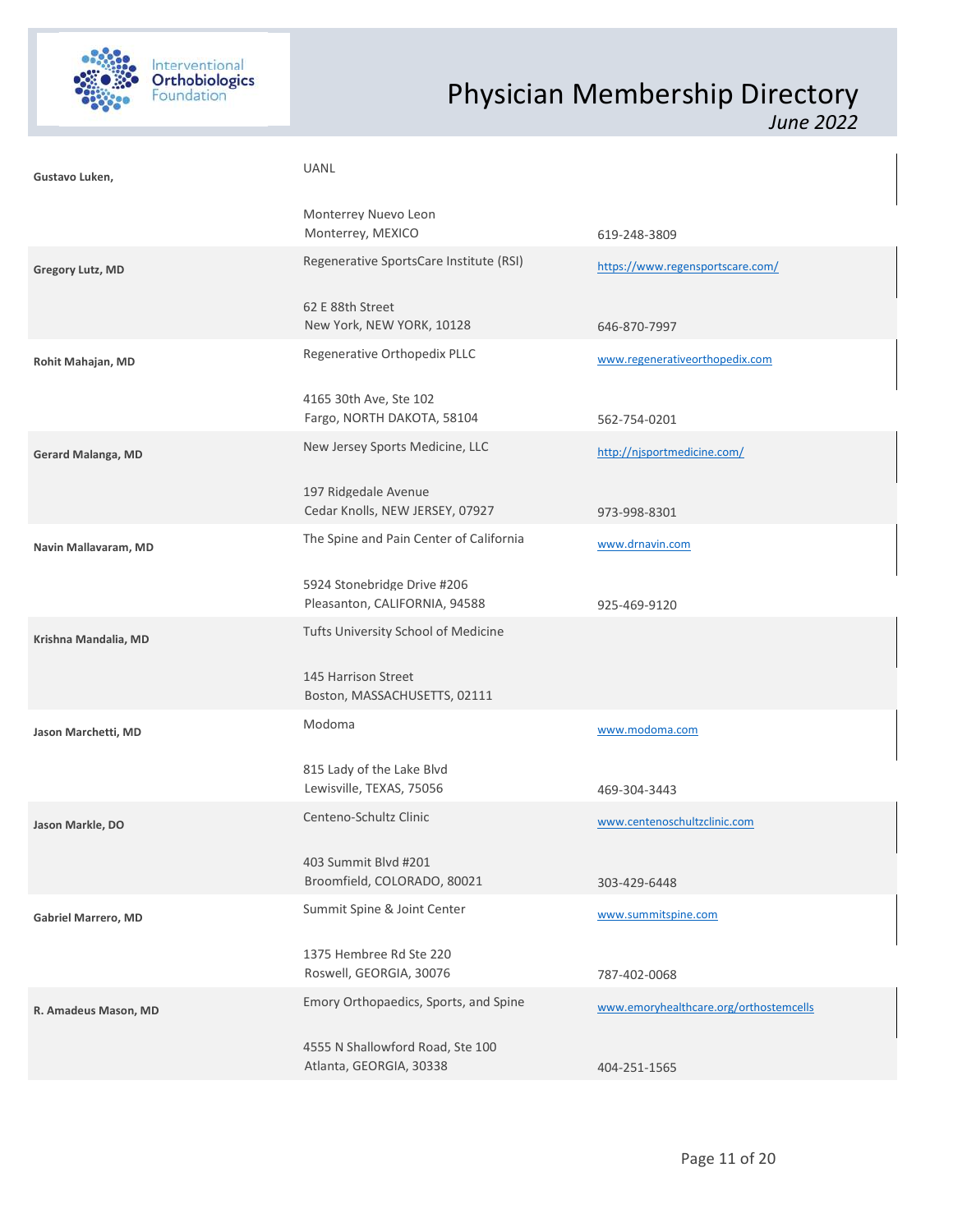

| Zaid Matti, MD           | <b>MSKDOC</b>                                             | https://www.nzamm.org.nz/            |  |
|--------------------------|-----------------------------------------------------------|--------------------------------------|--|
|                          | <b>NEW ZEALAND</b>                                        | +6492814828                          |  |
| Kenneth Mautner, MD      | <b>Emory Sports medicine</b>                              | www.emorysportsmedicine.org          |  |
|                          | 1968 Hawks Lane NE<br>Atlanta, GEORGIA, 30327             | 404-778-7142                         |  |
| <b>Steven Meyers, MD</b> | Texas Health Care Bone & Joint                            | stevemeyersmd.com                    |  |
|                          | 1651 W Rosedale #200<br>Ft Worth, TEXAS, 76104            | 817-335-4316                         |  |
| Dennis Minnotti II, DO   | North Texas Musculoskeletal Medicine                      | www.ntxmsk.com                       |  |
|                          | 230 Miron Dr, Ste 110<br>Southlake, TEXAS, 76092          | 817-416-0970                         |  |
| Mahesh Mohan, MD         | Dallas Pain Specialists                                   | www.painspecialistsfrisco.com        |  |
|                          | 13052 Dallas Pkwy, Ste 220<br>Frisco, TEXAS, 75034        | 214-618-4010                         |  |
| <b>Robert Monaco, MD</b> | Atlantic Sports Health                                    | drrmonaco.com                        |  |
|                          | 111 Madison Ave<br>Morristown, NEW JERSEY, 08829          | 908-722-2033                         |  |
| <b>Bradon Money, DO</b>  | Centeno Schultz Clinic                                    | www.centenoschultz.com               |  |
|                          | 403 Summit Blvd Ste 201<br>Broomfield, COLORADO, 80021    | 303-429-6448                         |  |
| Alexandra Moreira, MD    | University of Miami                                       | https://jacksonhealth.org            |  |
|                          | 1611 NW 12th Ave<br>Miami, FLORIDA, 33136                 | 305-546-4469                         |  |
| Tom Nabity, MD           | Michigan Center for Regenerative<br>Medicine              | www.regenerativemedicinemichigan.com |  |
|                          | 109 S Main Street<br>Rochester, MICHIGAN, 48307           | 248-216-1008                         |  |
| Rosa Navarro, MD         | Navarro Pain Control Group, Inc                           | www.navarropaincontrolgroup.com      |  |
|                          | 2452 Fenton St, Ste 101<br>Chula Vista, CALIFORNIA, 91914 | 619-600-5309                         |  |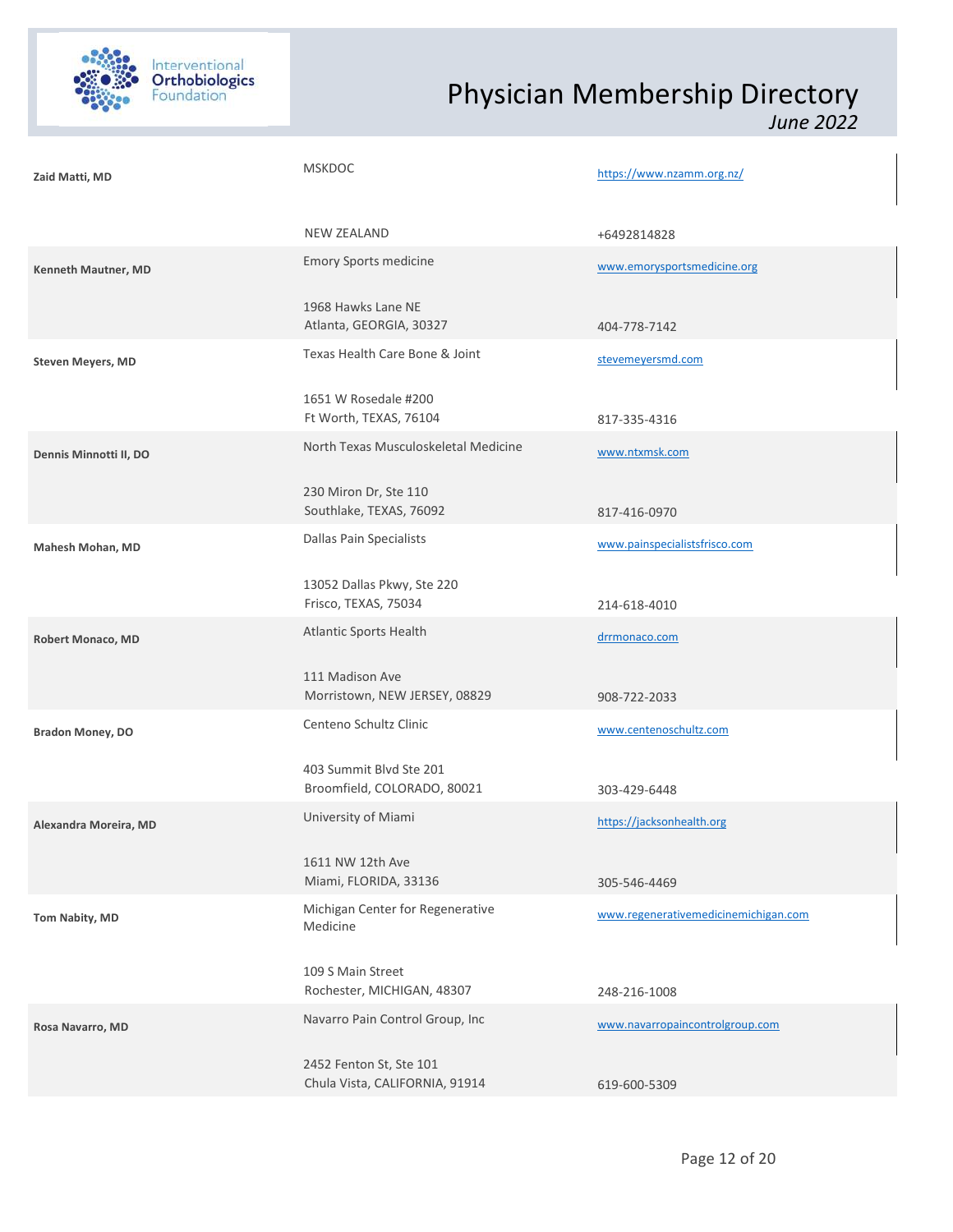

| Keith Newton, MD        | UCF                                                          | https://med.ucf.edu/                                                                                   |  |
|-------------------------|--------------------------------------------------------------|--------------------------------------------------------------------------------------------------------|--|
|                         | 6850 Lake Nona Blvd<br>Orlando, FLORIDA, 32827               | 805-896-0993                                                                                           |  |
| Taylor North, DO        | Mayo Clinic                                                  | mayoclinic.org                                                                                         |  |
|                         | 200 First St SW<br>Rochester, MINNESOTA, 55905               | 801-635-4855                                                                                           |  |
| David Norton, DO        | Eastern Connecticut Health Network                           | https://academicaffairs.echn.org/programs<br>/osteopathic-neuromusculoskeletal-<br>medicine-residency/ |  |
|                         | 29 haynes St<br>Manchester, CONNECTICUT, 06040               | 860-734-3440                                                                                           |  |
| Frank Ocasio, MD        | North Shore Headache & Spine                                 | www.nshsc.com                                                                                          |  |
|                         | 202 East Main St, Ste 201<br>Huntington, NEW YORK, 11743     | 631-551-5130                                                                                           |  |
| Tejas Ozarkar, MD       | Tarpon                                                       | www.tarponpa.com                                                                                       |  |
|                         | 5425 W Spring Creek<br>Plano, TEXAS, 75024                   | 972-596-1059                                                                                           |  |
| Deborah Pacik, MD       | Albert Einstein College of Medicine/<br>Montefiore           | https://www.montefiore.org/rehbilitation-<br>medicine                                                  |  |
|                         | 150 East 210th St<br>Bronx, NEW YORK, 10463                  | 718-920-2413                                                                                           |  |
| Robert Pagan Rosado, MD | Mayo Clinic                                                  | www.mayoclinic.org                                                                                     |  |
|                         | 200 1st Street SW<br>Rochester, MINNESOTA, 55905             | 507-284-2511                                                                                           |  |
| <b>Grant Pagdin, MD</b> | Pagdin Health                                                | www.pagdinhealth.com                                                                                   |  |
|                         | #1-1131 Lawson Ave<br>Kelowna, British Columbia, CANADA, V1Y | 250-717-3200                                                                                           |  |
| Alberto Panero, DO      | SAC Regenerative Orthopedics                                 | Thebiosinstitute.com                                                                                   |  |
|                         | 2801 K Street, Ste 330<br>Sacramento, CALIFORNIA, 95816      | 916-732-3000                                                                                           |  |
| Sarah Pastoriza, DO     | University Hospital                                          | www.uhhospitals.org                                                                                    |  |
|                         | 11409 State Rd<br>North Royalton, OHIO, 44133                | 440-743-2775                                                                                           |  |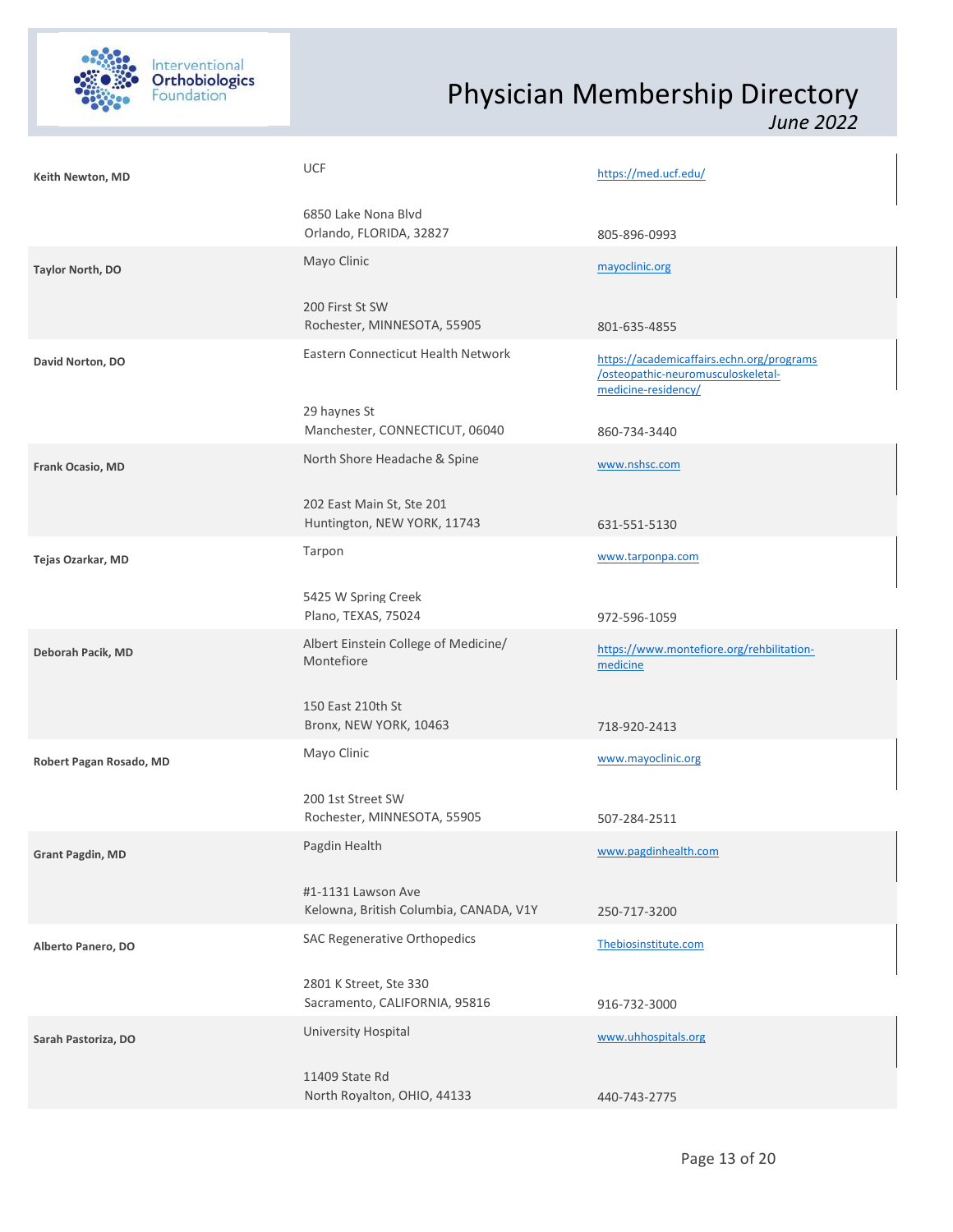

| Amrish Patel, MD               | Sporst & Spine Institute                                        | www.sportsandspineinstitute.com                                                                   |
|--------------------------------|-----------------------------------------------------------------|---------------------------------------------------------------------------------------------------|
|                                | 2340 Patrick Henry Parkway Ste 150<br>McDonough, GEORGIA, 30253 | 678-866-3646                                                                                      |
| Shounuck Patel, DO             | Center for Functional Regeneration                              | www.fxregencenter.com                                                                             |
|                                | 51 N 5th Ave, #301<br>Arcadia, CALIFORNIA, 91006                | 310-929-9790                                                                                      |
| <b>Dwayne Patterson, MD</b>    | Interventional orthopedics of Raleigh                           | ioraleigh.com                                                                                     |
|                                | 7101 Creedmoor Rd, Ste 109<br>Raleigh, NORTH CAROLINA, 27613    | 919-324-1704                                                                                      |
| Amy Pearson, MD                | LifeStem                                                        | www.lifestemsavannah.com                                                                          |
|                                | 315 Commercial Dr, Ste C5<br>Savannah, GEORGIA, 31406           | 912-225-0073                                                                                      |
| Ritvik Peesapati, DO           | PCOM-GA                                                         | https://www.pcom.edu                                                                              |
|                                | 625 Old Peachtree Road<br>Suwannee, GEORGIA, 30024              | 404-834-1099                                                                                      |
| Andrew Pelle, DO               | University of Pennsylvania                                      | https://www.pennmedicine.org/departme<br>nts-and-centers/physical-medicine-and-<br>rehabilitation |
|                                | 536 Country Club Lane<br>Havertown, PENNSYLVANIA, 19083         | 609-471-7464                                                                                      |
| Tammy Penhollow, DO            | Preceision Regenerative Medicine                                | https://precisionmedprp.com                                                                       |
|                                | 13402 N Scottsdale Rd, SteA-125<br>Scottsdale, ARIZONA, 85254   | 602-806-7389                                                                                      |
| Jill Penman, MD                | University of Louisville                                        | https://louisville.edu/medicine/departmen<br>ts/neurosurgery/pmr                                  |
|                                | 220 Abraham Flexner Way<br>Louisville, KENTUCKY, 40202          | 502-588-0495                                                                                      |
| Cali Perez-Verdia,             | Rocky Mountain Spine & Sport                                    | https://www.eastidspine.com                                                                       |
|                                | 3614 Washington Parkway<br>Idaho Falls, IDAHO, 83404            | 208-535-4343                                                                                      |
| <b>Christine Pfisterer, DO</b> |                                                                 | drpfisterer.com                                                                                   |
|                                | 870 Palisade Ave, Ste 205<br>Teaneck, NEW JERSEY, 07666         | 201-836-1663                                                                                      |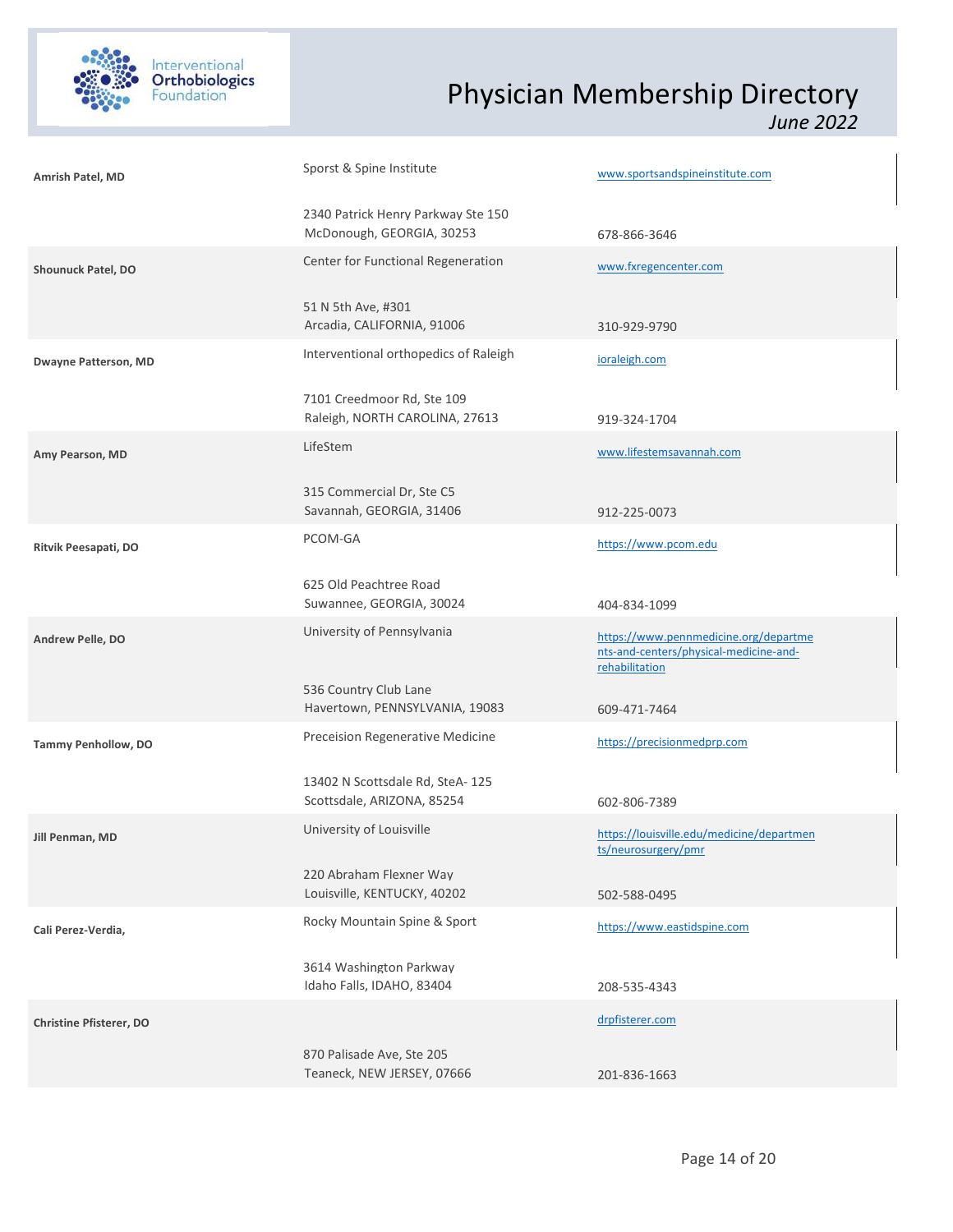

| John Pitts, MD                | Centeno-Schultz Clinic                                                  | www.centenoschultzclinic.com                                                                                                     |
|-------------------------------|-------------------------------------------------------------------------|----------------------------------------------------------------------------------------------------------------------------------|
|                               | 403 Summit Blvd #201<br>Broomfield, COLORADO, 80021                     | 303-429-6448                                                                                                                     |
| Allan Probert, MD             | Penn State Health Rehabilitation Hospital                               | https://residency.med.psu.edu/programs/<br>physical-medicine-and-rehabilitation-<br>residency/                                   |
|                               | 2443 N 2nd St<br>Harrisburg, PENNSYLVANIA, 17110                        | 484-475-4336                                                                                                                     |
| Diyan Raza, MD                | Design Neuroscience Center                                              | https://www.dncneurology.com                                                                                                     |
|                               | 8875 NW 23rd St<br>Doral, FLORIDA, 33172                                | 989-327-4408                                                                                                                     |
| Joel Richnak, MD              | Mountain View Rehab                                                     | www.mtnviewrehab.com                                                                                                             |
|                               | 380 Sierra College Drive #200<br>Grass Valley, CALIFORNIA, 95945        | 530-477-0893                                                                                                                     |
| <b>Christopher Rogers, MD</b> | San Diego Orthobiologics Medical Group                                  | www.sdomg.com                                                                                                                    |
|                               | 6125 Paseo Del Norte, Ste 100<br>Carlsbad, CALIFORNIA, 92011            | 760-909-2355                                                                                                                     |
| Stephen Roman, MD             | RegeneSpine                                                             | www.rogortho.com                                                                                                                 |
|                               | 1230 Whitehorse Mercerville Rd, Ste C<br>Mercerville, NEW JERSEY, 08619 |                                                                                                                                  |
| Joshua Romero, MD             | Mayo Clinic                                                             | https://college.mayo.edu/academics/resid<br>encies-and-fellowships/physical-medicine-<br>and-rehabilitation-residency-minnesota/ |
|                               | 200 First Street SW                                                     |                                                                                                                                  |
|                               |                                                                         |                                                                                                                                  |
|                               | Rochester, MINNESOTA, 55904<br>Ohio Health                              | 507-266-8913                                                                                                                     |
| Joseph Ruane, DO              |                                                                         | https://www.ohiohealth.com/locations/ort<br>hopedics/mcconnell-spine-sport-and-joint-<br>center/                                 |
|                               | 3773 Olentangy River Road<br>Columbus, OHIO, 43214                      | 614-561-7301                                                                                                                     |
| David Russo, DO               | Columbia Pain Management                                                | www.columbiapain.org                                                                                                             |
|                               | 1010 10th Street<br>Hood River, OREGON, 97031                           | 541-386-9500                                                                                                                     |
| Ashraf Salem, MD              | Pain & Spine Specialists of New York                                    | www.painandspineny.com                                                                                                           |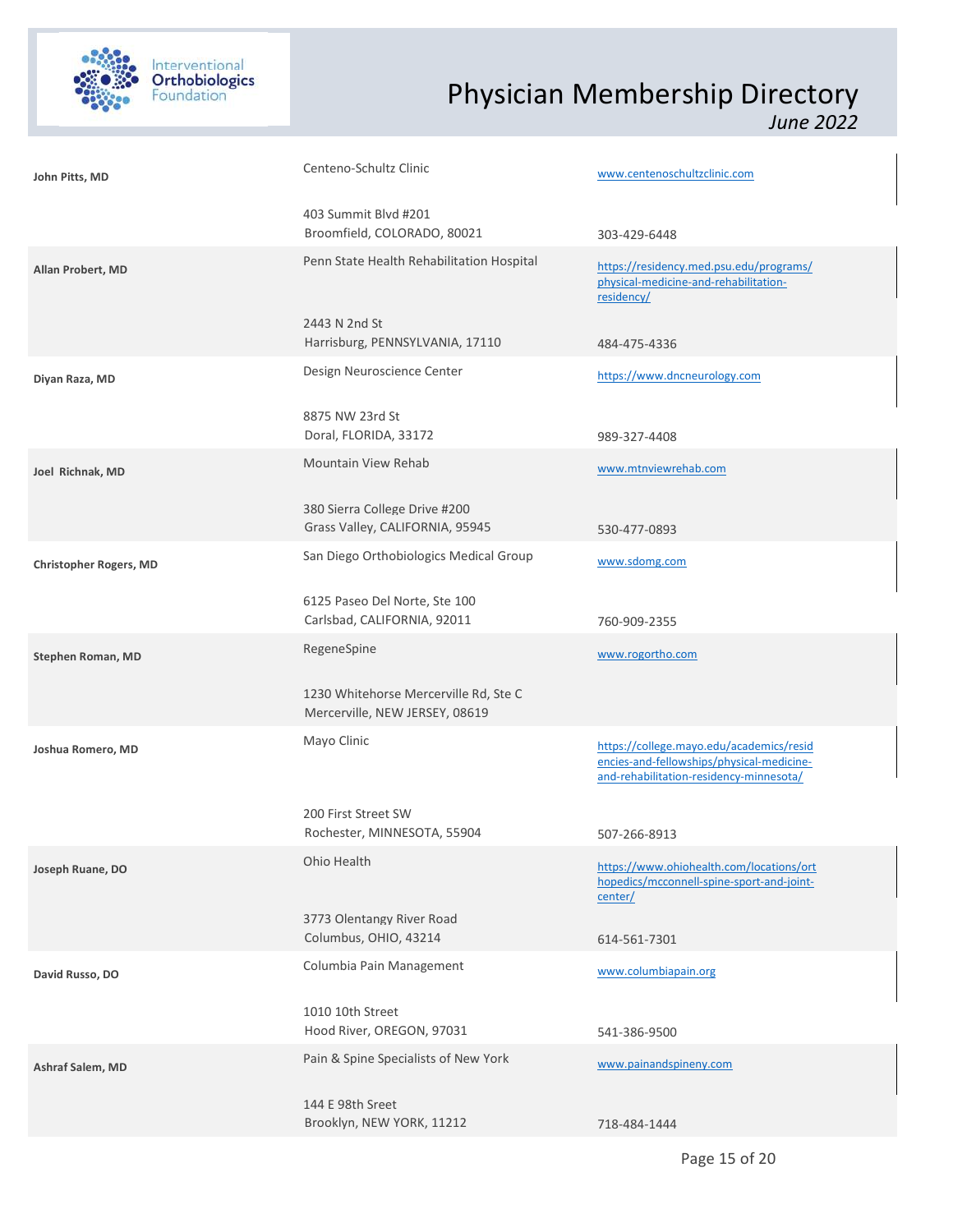

| John SantaAna, DO                             | Michigan Center for Regenerative<br>Medicine                 | www.regenerativemedicinemichigan.com |  |
|-----------------------------------------------|--------------------------------------------------------------|--------------------------------------|--|
|                                               | 109 S Main Street<br>Rochester, MICHIGAN, 48307              | 248-216-1008                         |  |
| Jean Santo, MD                                | Advanced Pain Care and Bio Health<br>Institute               | www.advancedpaincare.org             |  |
|                                               | 97 N 36th Street<br>Camp Hill, PENNSYLVANIA, 17011           | 717-480-3064                         |  |
| <b>Carlos Eduardo Alves dos</b><br>Santos, MD | Universidade Estadual de Sao Paulo                           | unesp.com.br                         |  |
|                                               | Rua Azaleia Botucatu<br><b>BRAZIL</b>                        | 5512981630842                        |  |
| Michael Schaufele, MD                         | Alliance Spine and Pain Centers                              | www.spinepain.com                    |  |
|                                               | 400 Tower Road Suite 350<br>Marietta, GEORGIA, 30060         | 770-590-1078                         |  |
| John Schultz, MD                              | Centeno-Schultz Clinic                                       | www.centenoschultzclinic.com         |  |
|                                               | 403 Summit Blvd #201<br>Broomfield, COLORADO, 80021          | 303-429-6448                         |  |
| Ilona Schwarz,                                | University of Colorado                                       |                                      |  |
|                                               | 13001 E 17th Pl<br>Aurora, COLORADO, 80045                   | 970-948-2237                         |  |
| Kelly Scollon-Grieve, MD                      | Regenerative Joint & Spine Center at<br>Premier Orthopaedics | www.regenerativejointandspine.com    |  |
|                                               | 676 E Swedesford Rd, Ste 170<br>Wayne, PENNSYLVANIA, 19087   | 484-585-4517                         |  |
| Benjamin Sibley,                              | Your Podiatrist Brisbane                                     | www.yourpodiatristbrisbane.com       |  |
|                                               | 88 Sutton Street<br>Redcliffe, AUSTRALIA                     | +617 54956437                        |  |
| Imran Siddiqui, MD                            | Regenerative Orthopedics & Sports<br>Medicine                | www.rosm.org                         |  |
|                                               | 7321 Georgetown Pike<br>Mclean, VIRGINIA, 22102              | 202-681-7671                         |  |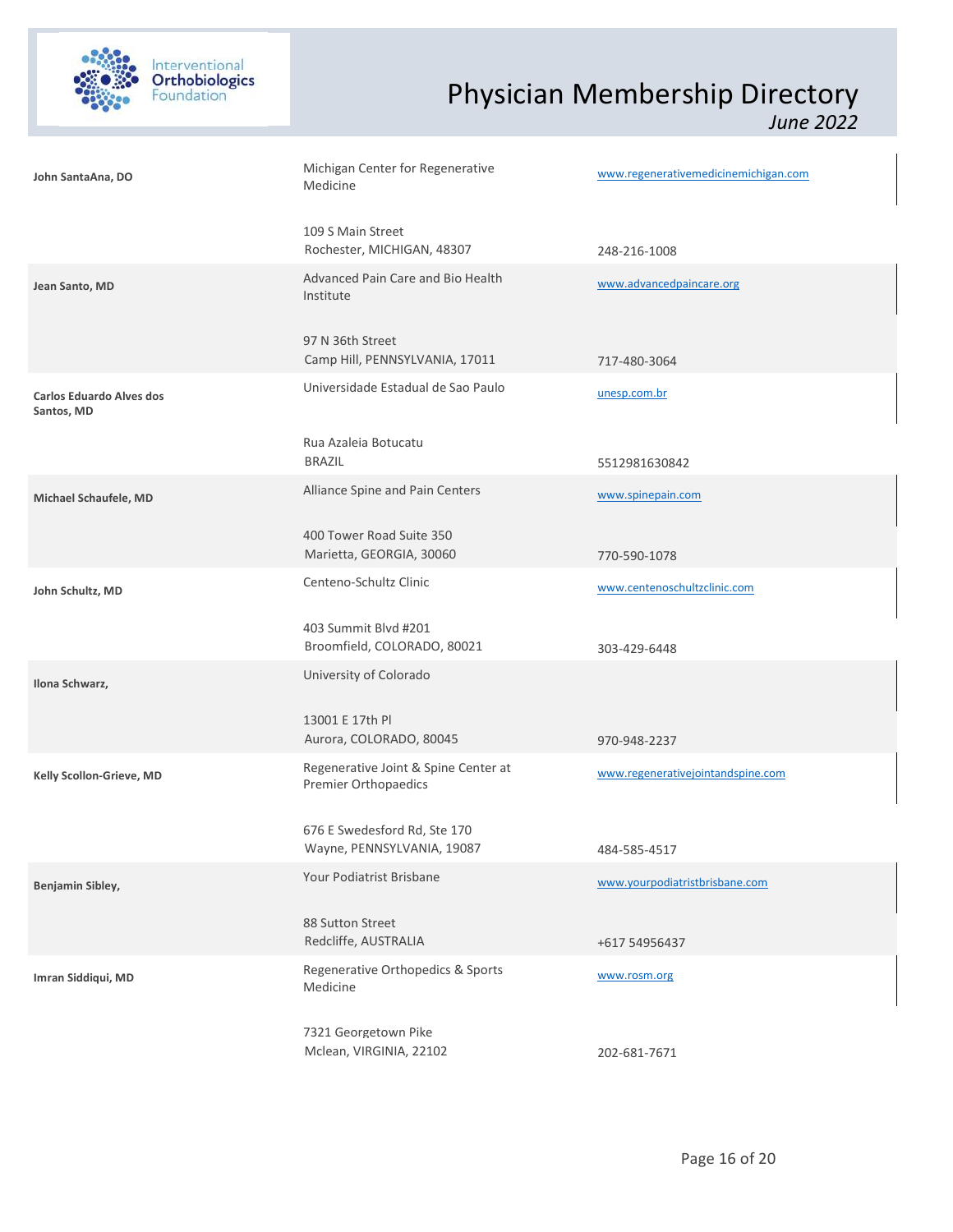

| Otono Silva, MD     | Interventional Orthopedics of<br>Washington                             | www.iowmed.com                                                                              |
|---------------------|-------------------------------------------------------------------------|---------------------------------------------------------------------------------------------|
|                     | 15205 SE 39th Street<br>Bellevue, WASHINGTON, 98004                     | 425-326-1665                                                                                |
| Darrienne Slater,   | <b>Grace Regenerative Orthopedics</b>                                   | www.graceorthopedics.com                                                                    |
|                     | 14301 N 87th St, Ste 217<br>Scottsdale, ARIZONA, 85260                  | 480-447-1749                                                                                |
| Jeffrey Smith, MD   | <b>UPMC</b>                                                             | https://www.rehabmedicine.pitt.edu/resid<br>ency                                            |
|                     | 3471 Fifth Ave<br>Pittsburgh, PENNSYLVANIA, 15213                       |                                                                                             |
| Kenneth Smith, DO   | <b>Chickasaw Nation Medical Center</b>                                  | https://www.chickasaw.net/our-<br>nation/locations/chickasaw-nation-<br>medical-center.aspx |
|                     | 1921 Stonecipher Blvd<br>Ada, OKLAHOMA, 74820                           | 870-577-7352                                                                                |
| Joshua Sole, MD     | Rehabilitation, Sports Medicine, & Pain<br>Medicine                     | https://www.rwhs.org/provider/joshua-<br>sole                                               |
|                     | Medical Plaza South, 3911 Avenue B, Ste<br>Scottsbluff, NEBRASKA, 69361 | 308-630-1055                                                                                |
| Daniel Southern, MD | Interventional Orthopedics CT                                           | loct.info                                                                                   |
|                     | 195 Danbury Rd, Ste B220<br>Wilton, CONNECTICUT, 06897                  | 203-456-5717                                                                                |
| Balaji Sridhar, MD  | University of Colorado                                                  | https://medschool.cuanschutz.edu                                                            |
|                     | 12631 E 17th Ave<br>Aurora, COLORADO, 80045                             | 720-273-2875                                                                                |
| Cleo Stafford, MD   | <b>Emory Sports Medicine</b>                                            | https://www.emoryhealthcare.org/locatio<br>ns/offices/emory-at-stonecrest.html              |
|                     | 8225 Mall Pkwy #150<br>Stonecrest, GEORGIA, 30038                       | 404-778-3350                                                                                |
| Phillip Steele, MD  | Performance & Injury Care                                               | helenasportsmed.com                                                                         |
|                     | 3150 N Montana<br>Helena, MONTANA, 59602                                | 406-422-5817                                                                                |
| Walter Sussman, DO  | <b>Boston Sports &amp; Biologics</b>                                    | bsbortho.com                                                                                |
|                     | 15 Roche Bros Way N<br>Easton, MASSACHUSETTS, 02493                     | 413-537-0861                                                                                |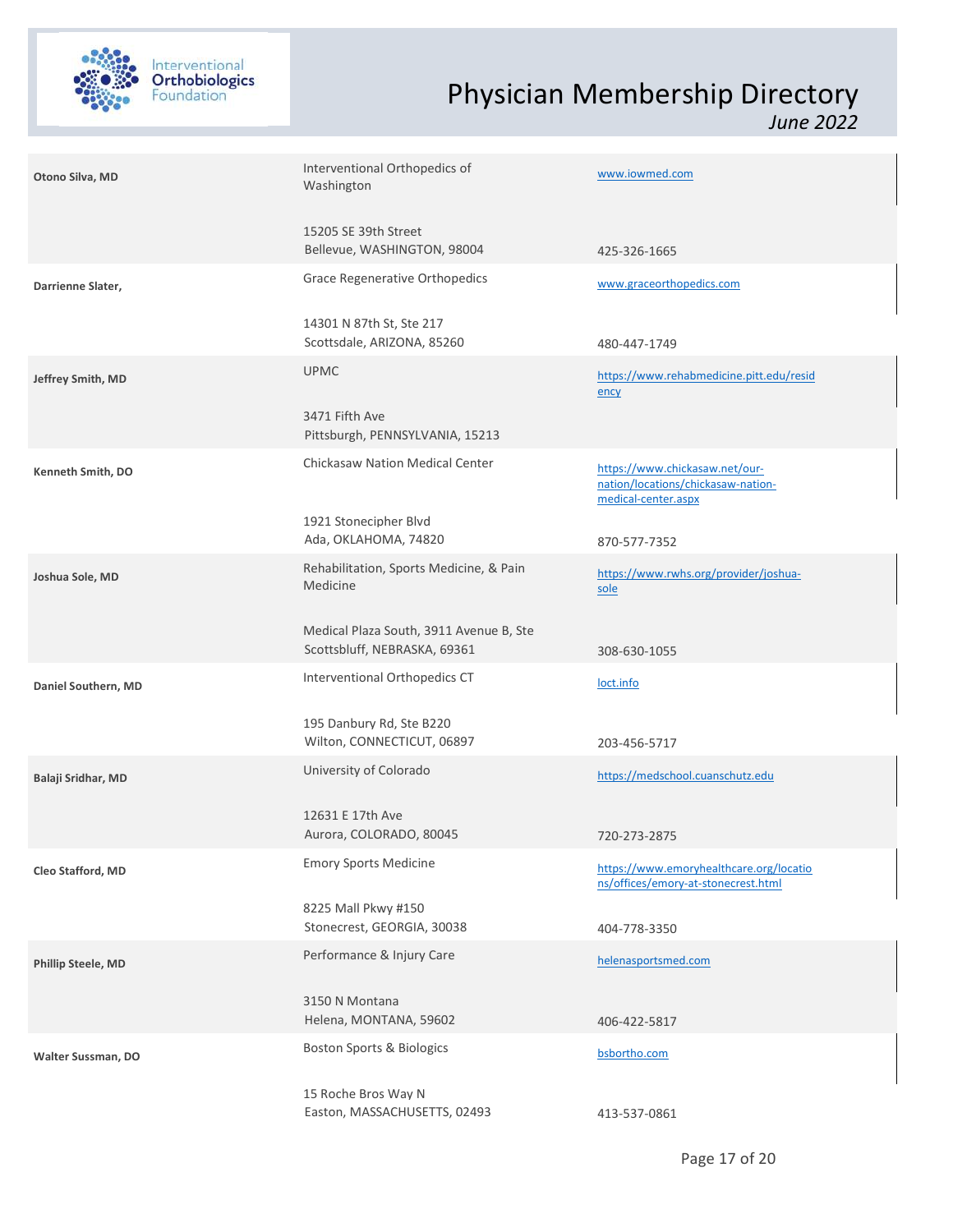

| Ryan Szepiela, MD         | ProMedica Regenerative Medicine                                   |                                                                         |
|---------------------------|-------------------------------------------------------------------|-------------------------------------------------------------------------|
|                           | 2865 N Reynolds Road Ste 170<br>Toledo, OHIO, 43615               | 419-578-4277                                                            |
| Selorm Takyi, MD          | Revive Spine & Pain Center                                        | https://revivepaincenter.com                                            |
|                           | 1001 Lincoln Dr West, Ste E<br>Marlton, NEW JERSEY, 08053         | 201-618-3119                                                            |
| Ronald Torrance, DO       | Regenexx Tampa Bay                                                | www.newregenortho.com                                                   |
|                           | 2401 University Parkway Ste 104<br>Sarasota, FLORIDA, 34243       | 941-357-1773                                                            |
| Paul Tortland, DO         | New England Stem Cell Institute                                   | www.newenglandstemcells.com                                             |
|                           | 59 Sycamore Street, #301<br>Glastonbury, CONNECTICUT, 06033       | 860-430-2821                                                            |
| Nicholas Tsitsilianos, MD | New York Presbyterian                                             | https://www.nyp.org/professionals/rehabil<br>itation-medicine-residency |
|                           | 630 W 168th St<br>New York, NEW YORK, 10032                       | 508-471-6523                                                            |
| Dimitrios Tsoukas, MD     | Minimally Invasive Orthopedic & Sports<br>Medicine Surgery Center | www.drtsoukas.com                                                       |
|                           |                                                                   |                                                                         |
|                           | GREECE                                                            |                                                                         |
| Daniel Tsukanov, DO       | Central Veterans Administration                                   | https://www.richmond.va.gov/services/int<br>ervntional pain clinic.asp  |
|                           | 1201 Broad Rock Blvd<br>Richmond, VIRGINIA, 23249                 | 804-675-5188                                                            |
| Patrick Tyrance Jr, MD    | Tyrance Orthopedics & Sports Medicine                             | tyranceorthopedics.com                                                  |
|                           | 6290 Linton Blvd, Ste 101<br>Delray Beach, FLORIDA, 33484         | 561-898-0303                                                            |
| Christopher Urbanek, DO   | Centeno Schultz Clinic                                            | www.centenoschultz.com                                                  |
|                           | 403 Summit Blvd Ste 201<br>Broomfield, COLORADO, 80021            | 303-429-6448                                                            |
| Christian Vangeison, DO   | <b>Baylor College of Medicine</b>                                 | https://www.bcm.edu                                                     |
|                           | 1 Baylor Plaza<br>Houston, TEXAS, 77030                           | 951-795-8946                                                            |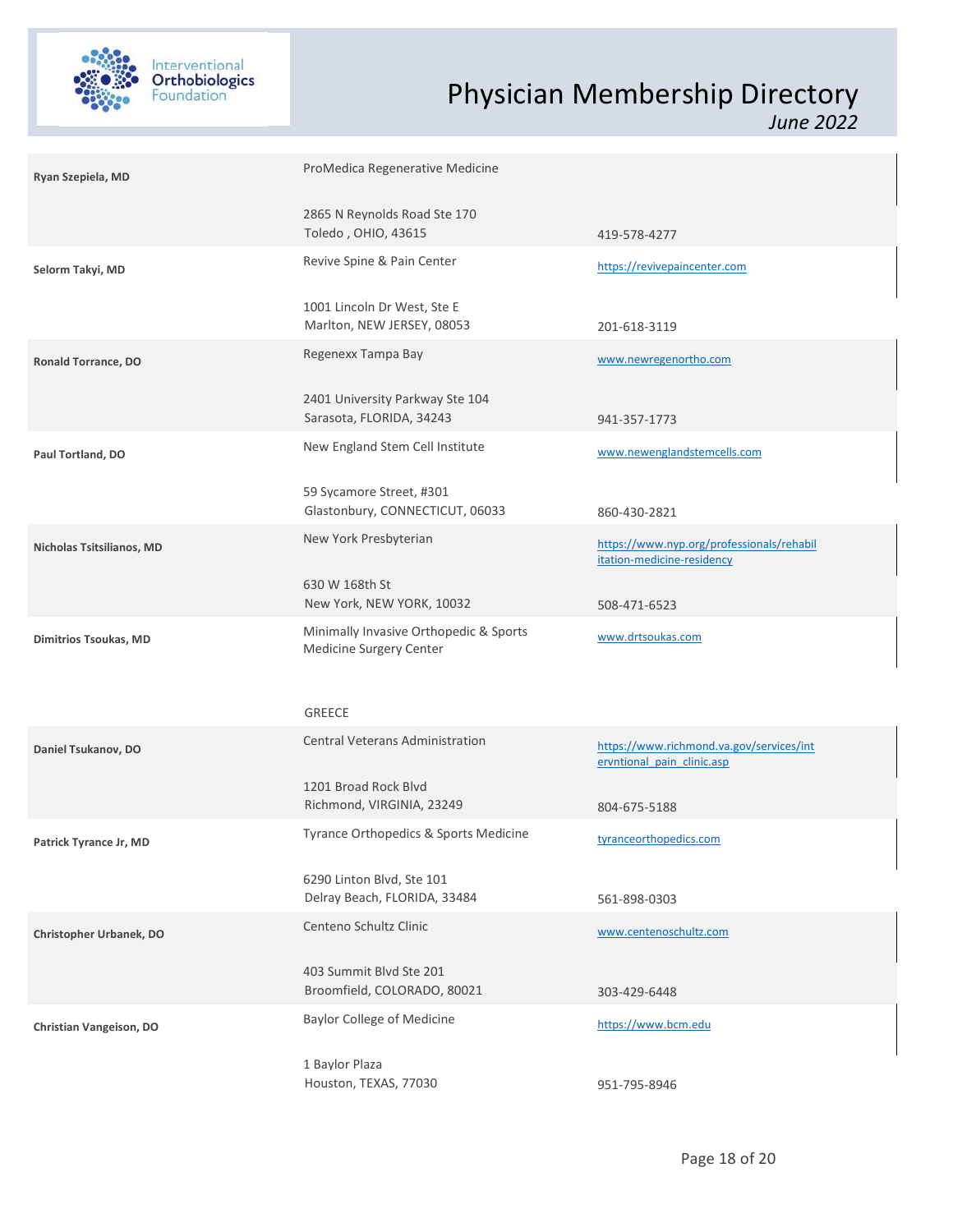

| Nikhil Verma, MD       | <b>Essential Sports &amp; Spine Solutions</b>                       |                                      |  |
|------------------------|---------------------------------------------------------------------|--------------------------------------|--|
|                        | 6100 East Main St, Ste 107<br>Columbus, OHIO, 43213                 | 740-244-5038                         |  |
| Janna Vilen, MD        | Performance & Injury Care                                           | www.helenasportsmed.com              |  |
|                        | 3150 N Montana, Ste A<br>Helena, MONTANA, 59602                     | 406-422-5817                         |  |
| Sarah Vlach, MD        | Rocky Mountain Spine & sports                                       | www.eastidspine.com                  |  |
|                        | 3614 Washington Parkway<br>Idaho Falls, IDAHO, 83404                | 208-535-4343                         |  |
| Mike Voight, PhD       | Nashville Sportsmedicine & Orthopaedic<br>Center Belmont University | www.belmont.edu/pt                   |  |
|                        | 6011 Hillsboro Pike<br>Nashville, TENNESSEE, 37215                  | 615-460-6714                         |  |
| Kirk Whetstone, MD     | PNW Spine & Joint Physicicans                                       | pnwspineandjoint.com                 |  |
|                        | 1836 NE 7th Ave, Ste 206<br>Portland, OREGON, 97212                 |                                      |  |
| Austin Yeargan III, MD | Carolina Joint and Arthritis                                        | www.carolinajointarthritis.com       |  |
|                        | 5725 Oleander Dr, E4<br>Wilmington, NORTH CAROLINA, 28403           | 910-769-7878                         |  |
| Christopher Yih, DO    | <b>NYU</b>                                                          | https://med.nyu.edu/pmr/contact-us-0 |  |
|                        | 240 East 38th Street<br>New York, NEW YORK, 10016                   | 212-263-6110                         |  |
| Esther Yoon, MD        | Neurosurgery One                                                    | https://www.neurosurgeryone.com/     |  |
|                        | 9403 Crown Crest Blvd, Ste 200<br>Parker, COLORADO, 80138           | 720-638-7500                         |  |
| Kenneth Zahl, MD       | PainPA LLC                                                          | www.painpa.com                       |  |
|                        | 175 E Brown ST, Ste 201-B<br>East Stroudsburg, PENNSYLVANIA, 18017  | 973-703-3446                         |  |
| Gregory Zakas, DO      | Pain & Neuro Solutions PLC                                          | drzakas.com                          |  |
|                        | 2133 E Warner Rd #102<br>Tempe, ARIZONA, 85284                      | 480-343-4081                         |  |